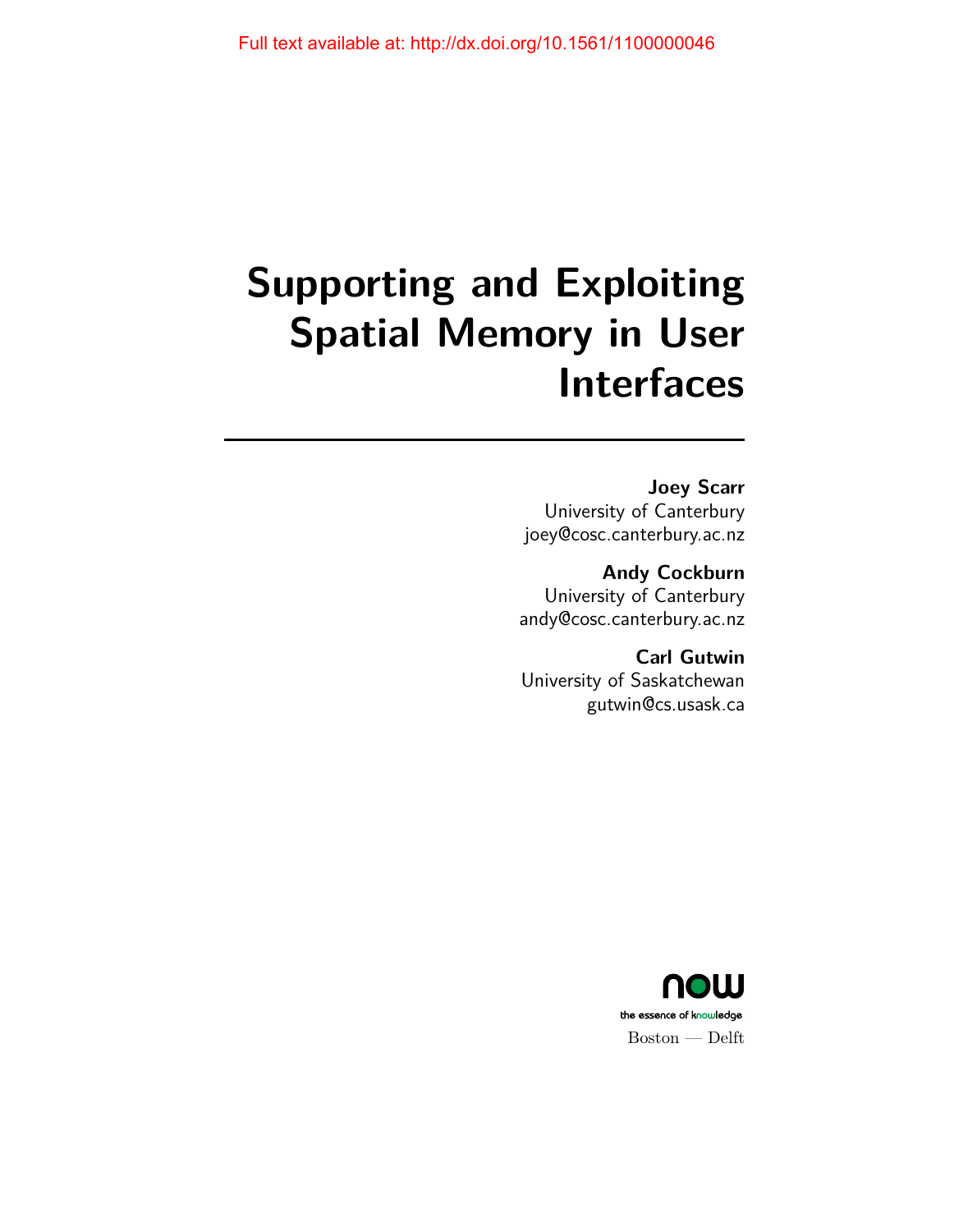### Foundations and Trends<sup>®</sup> in **Human-Computer Interaction**

*Published, sold and distributed by:* now Publishers Inc. PO Box 1024 Hanover, MA 02339 United States Tel. +1-781-985-4510 www.nowpublishers.com sales@nowpublishers.com

*Outside North America:* now Publishers Inc. PO Box 179 2600 AD Delft The Netherlands Tel. +31-6-51115274

The preferred citation for this publication is

J. Scarr, A. Cockburn, C. Gutwin. *Supporting and Exploiting Spatial Memory in* User Interfaces. Foundations and Trends<sup>®</sup> in Human-Computer Interaction, vol. 6, no. 1, pp. 1–84, 2012.

*This Foundations and Trends* <sup>R</sup> *issue was typeset in LATEX using a class file designed by Neal Parikh. Printed on acid-free paper.*

ISBN: 978-1-60198-747-1 c 2013 J. Scarr, A. Cockburn, C. Gutwin

All rights reserved. No part of this publication may be reproduced, stored in a retrieval system, or transmitted in any form or by any means, mechanical, photocopying, recording or otherwise, without prior written permission of the publishers.

Photocopying. In the USA: This journal is registered at the Copyright Clearance Center, Inc., 222 Rosewood Drive, Danvers, MA 01923. Authorization to photocopy items for internal or personal use, or the internal or personal use of specific clients, is granted by now Publishers Inc for users registered with the Copyright Clearance Center (CCC). The 'services' for users can be found on the internet at: www.copyright.com

For those organizations that have been granted a photocopy license, a separate system of payment has been arranged. Authorization does not extend to other kinds of copying, such as that for general distribution, for advertising or promotional purposes, for creating new collective works, or for resale. In the rest of the world: Permission to photocopy must be obtained from the copyright owner. Please apply to now Publishers Inc., PO Box 1024, Hanover, MA 02339, USA; Tel. +1 781 871 0245; www.nowpublishers.com; sales@nowpublishers.com

now Publishers Inc. has an exclusive license to publish this material worldwide. Permission to use this content must be obtained from the copyright license holder. Please apply to now Publishers, PO Box 179, 2600 AD Delft, The Netherlands, www.nowpublishers.com; e-mail: sales@nowpublishers.com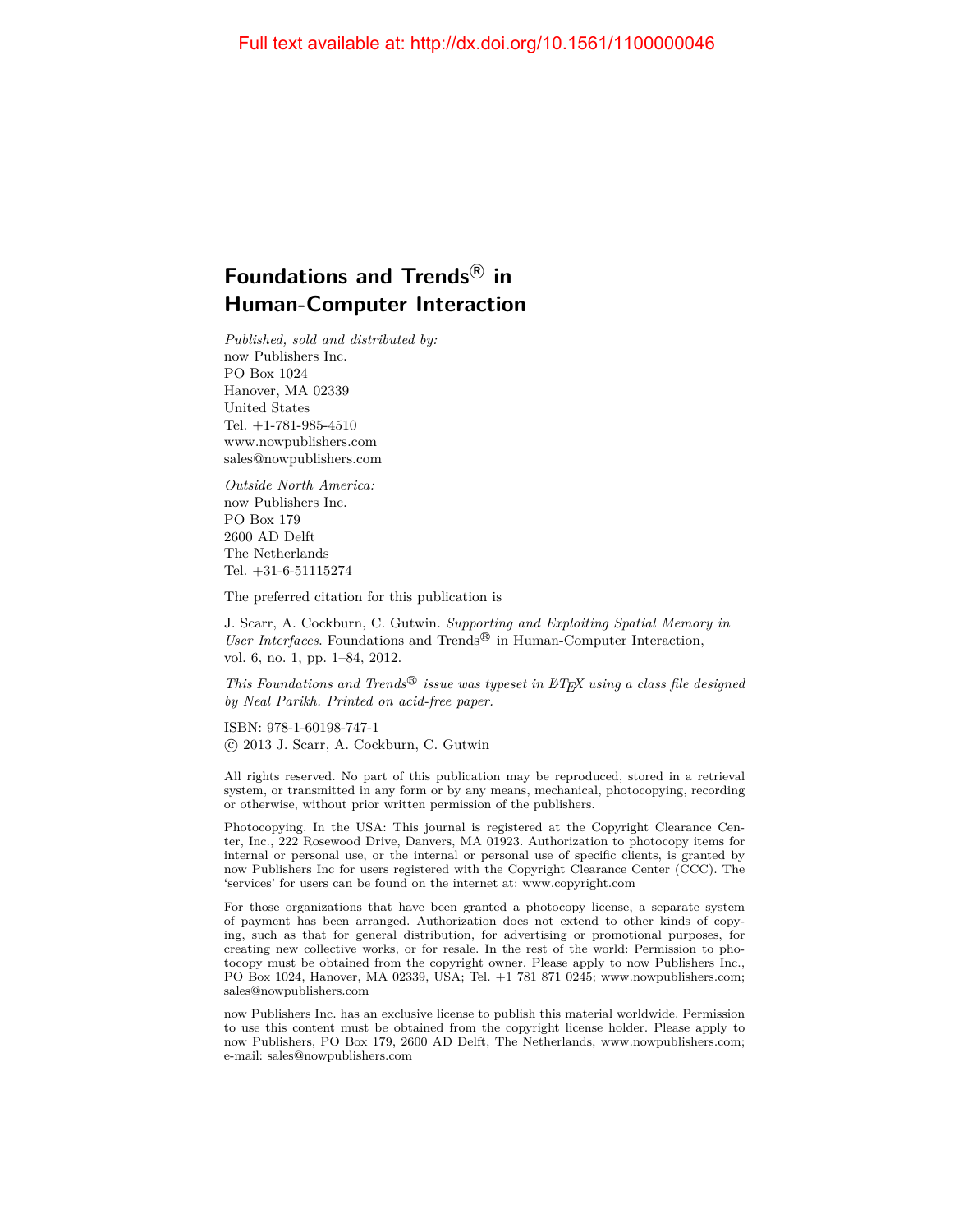## Foundations and Trends<sup>®</sup> in **Human-Computer Interaction** Volume 6, Issue 1, 2012 **Editorial Board**

#### **Editor-in-Chief**

**Ben Bederson** University of Maryland United States

#### **Editors**

Gregory Abowd *Georgia Institute of Technology*

Batya Friedman *University of Washington*

Jon Froehlich *University of Maryland*

Jonathan Grudin *Microsoft Research*

Jason Hong *Carnegie Mellon University*

Juan Pablo Hourcade *University of Iowa*

Karrie Karahalios *University of Illinois at Urbana-Champaign*

Gary Klein *The MITRE Corporation* Joe Konstan *University of Minnesota* Chris North *Virginia Tech* Yvonne Rogers *University College London* Orit Shaer *Wellesley College* Desney Tan *Microsoft Research* Kentaro Toyama *UC Berkeley* Jacob Wobbrock *University of Washington*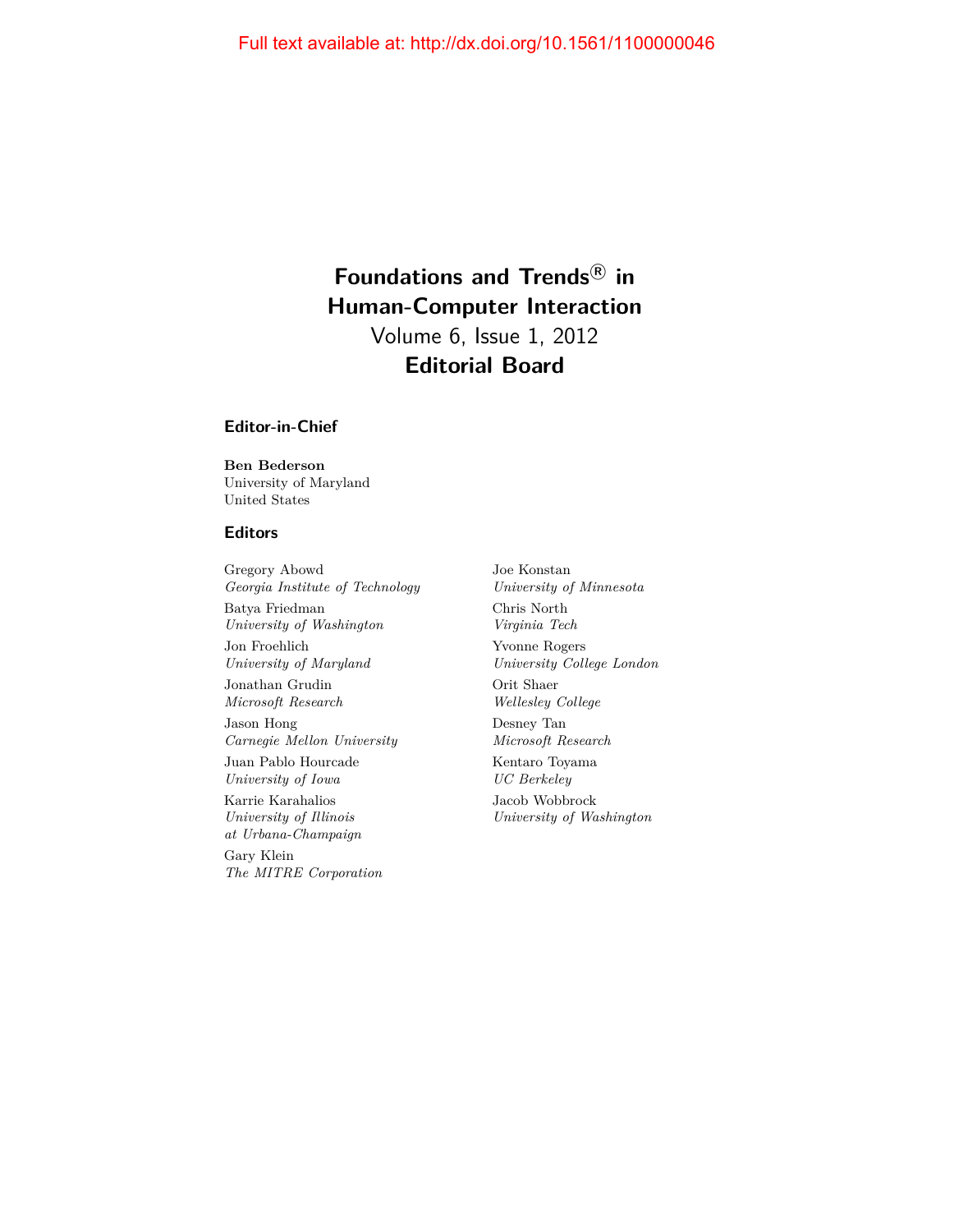### **Editorial Scope**

#### **Topics**

Foundations and Trends<sup>®</sup> in Human-Computer Interaction publishes surveys and tutorials on the foundations of human-computer interaction. The scope is broad. The list of topics below is meant to illustrate some of the coverage, and is not intended to be an exhaustive list.

- History of the research community
- Computer supported cooperative work
- Design and evaluation
- Theory

• Technology

• Advanced topics and trends

• Interdisciplinary influence

### **Information for Librarians**

Foundations and Trends<sup>®</sup> in Human-Computer Interaction, 2012, Volume 6, 4 issues. ISSN paper version 1551-3955. ISSN online version 1551-3963. Also available as a combined paper and online subscription.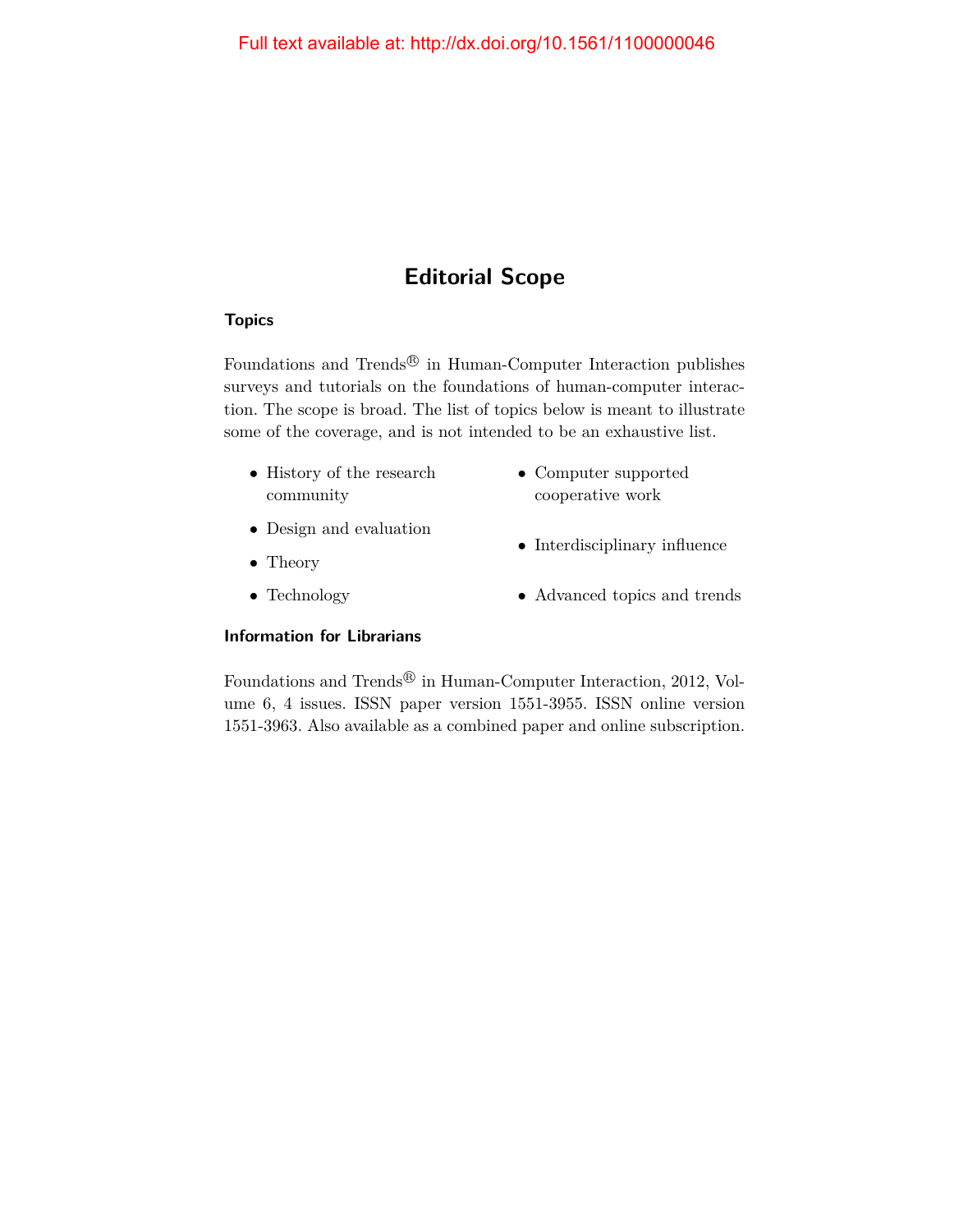Foundations and Trends<sup> $\textcircled{B}$ </sup> in Human-Computer Interaction Vol. 6, No. 1 (2012) 1–84 -c 2013 J. Scarr, A. Cockburn, C. Gutwin DOI: 10.1561/1100000046



### **Supporting and Exploiting Spatial Memory in User Interfaces**

Joey Scarr University of Canterbury joey@cosc.canterbury.ac.nz

Andy Cockburn University of Canterbury andy@cosc.canterbury.ac.nz

Carl Gutwin University of Saskatchewan gutwin@cs.usask.ca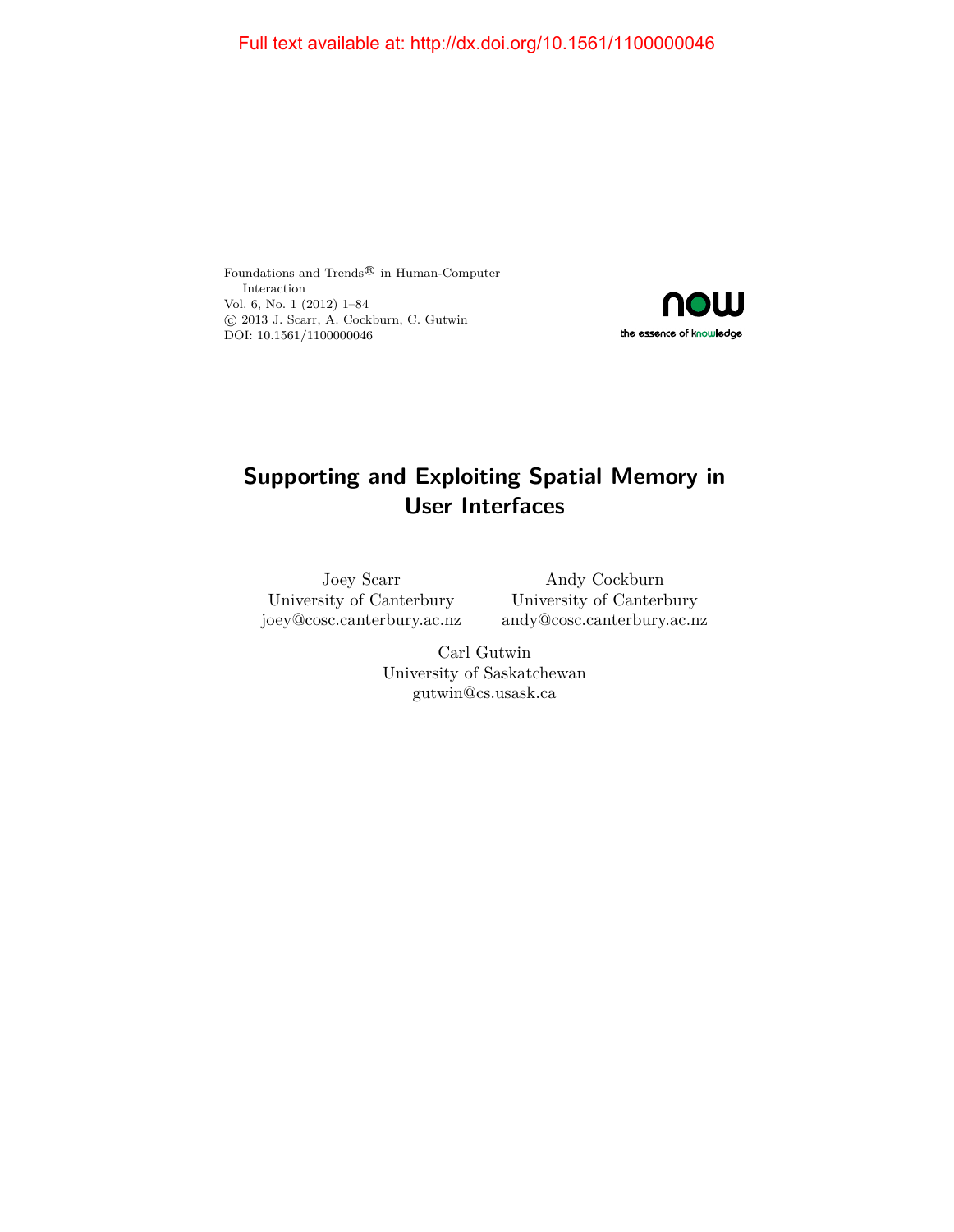## **Contents**

| 1            | <b>Introduction</b>                  |                                                                                     | $\overline{2}$ |
|--------------|--------------------------------------|-------------------------------------------------------------------------------------|----------------|
| $\mathbf{p}$ |                                      | The Psychology of Spatial Memory                                                    | 6              |
|              | 2.1                                  | Navigation vs. memory for object locations                                          | 7              |
|              | 2.2                                  |                                                                                     | 8              |
|              | 2.3                                  | Long-term memory $\ldots \ldots \ldots \ldots \ldots \ldots \ldots$                 | 9              |
|              | 2.4                                  |                                                                                     | 15             |
| 3            |                                      | <b>Observable Properties of Spatial Memory</b>                                      | 18             |
|              | 3.1                                  |                                                                                     | 19             |
|              | 3.2                                  |                                                                                     | 25             |
|              | $3.3\phantom{0}$                     | The role of effort in forming spatial memories $\ldots$                             | 28             |
|              | 3.4                                  |                                                                                     | 30             |
|              | 3.5                                  |                                                                                     | 33             |
|              | 3.6                                  |                                                                                     | 34             |
|              | 3.7                                  |                                                                                     | 35             |
| 4            | <b>Interfaces and Spatial Memory</b> |                                                                                     | 37             |
|              | 4.1                                  | Single-view spatial displays                                                        | 38             |
|              | 4.2                                  | Viewports and spatial memory resonance and such a series of the Viewer and Superior | 44             |
|              | 4.3                                  |                                                                                     | 50             |
|              | 4.4                                  | Non-visuospatial cues and feedback                                                  | 57             |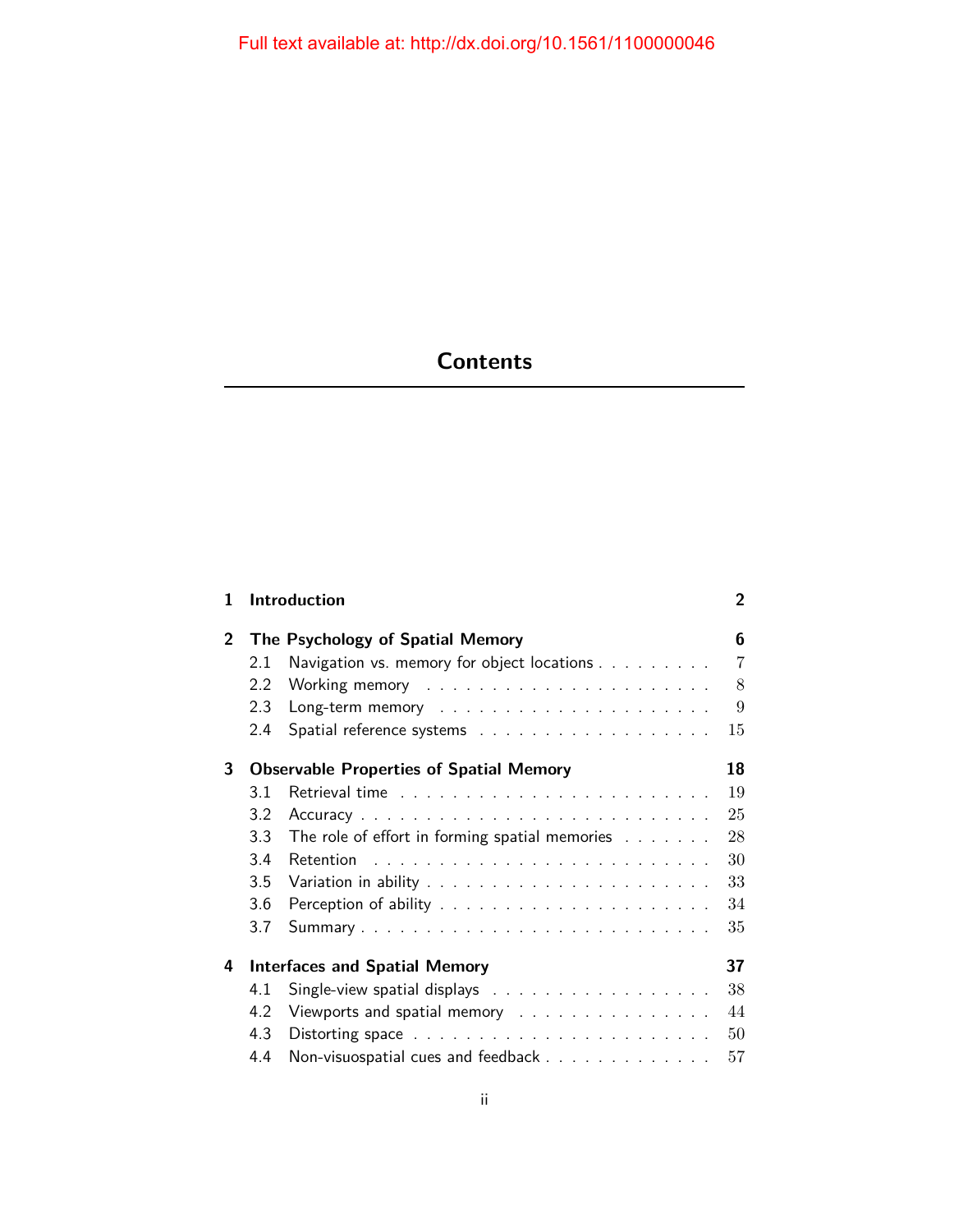|                         | <br>Ш |
|-------------------------|-------|
| 5 Conclusions           | 62    |
| <b>Acknowledgements</b> |       |
| <b>References</b>       | 67    |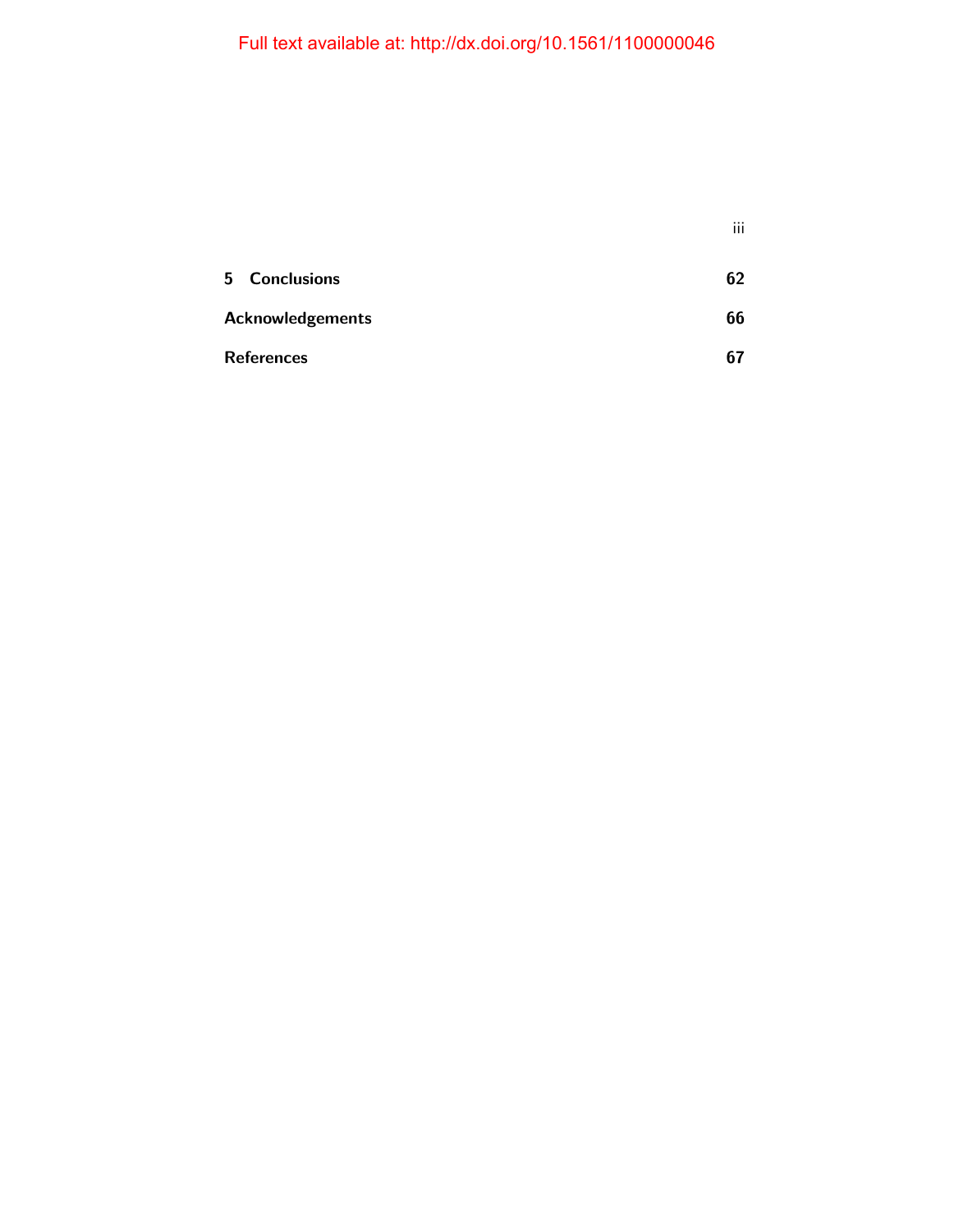#### **Abstract**

Spatial memory is an important facet of human cognition – it allows users to learn the locations of items over time and retrieve them with little effort. In human-computer interfaces, knowledge of the spatial location of controls can enable a user to interact fluidly and efficiently, without needing to perform slow visual search. Computer interfaces should therefore be designed to provide support for developing the user's spatial memory, and they should allow the user to exploit it for rapid interaction whenever possible. However, existing systems offer varying support for spatial memory. Many break the user's ability to remember spatial locations, by moving or re-arranging items; others leave spatial memory underutilised, requiring slow sequences of mechanical actions to select items rather than exploiting users' strong ability to index items and controls by their on-screen locations. The aim of this paper is to highlight the importance of designing for spatial memory in HCI. To do this, we examine the literature using an abstract-to-concrete approach. First, we identify important psychological models that underpin our understanding of spatial memory, and differentiate between navigation and object-location memory (with this review focusing on the latter). We then summarise empirical results on spatial memory from both the psychology and HCI domains, identifying a set of observable properties of spatial memory that can be used to inform design. Finally, we analyse existing interfaces in the HCI literature that support or disrupt spatial memory, including space-multiplexed displays for command and navigation interfaces, different techniques for dealing with large spatial data sets, and the effects of spatial distortion. We intend for this paper to be useful to user interface designers, as well as other HCI researchers interested in spatial memory. Throughout the text, we therefore emphasise important design guidelines derived from the work reviewed, as well as methodological issues and topics for future research.

J. Scarr, A. Cockburn, C. Gutwin. *Supporting and Exploiting Spatial Memory in* User Interfaces. Foundations and Trends<sup>®</sup> in Human-Computer Interaction, vol. 6, no. 1, pp. 1–84, 2012. DOI: 10.1561/1100000046.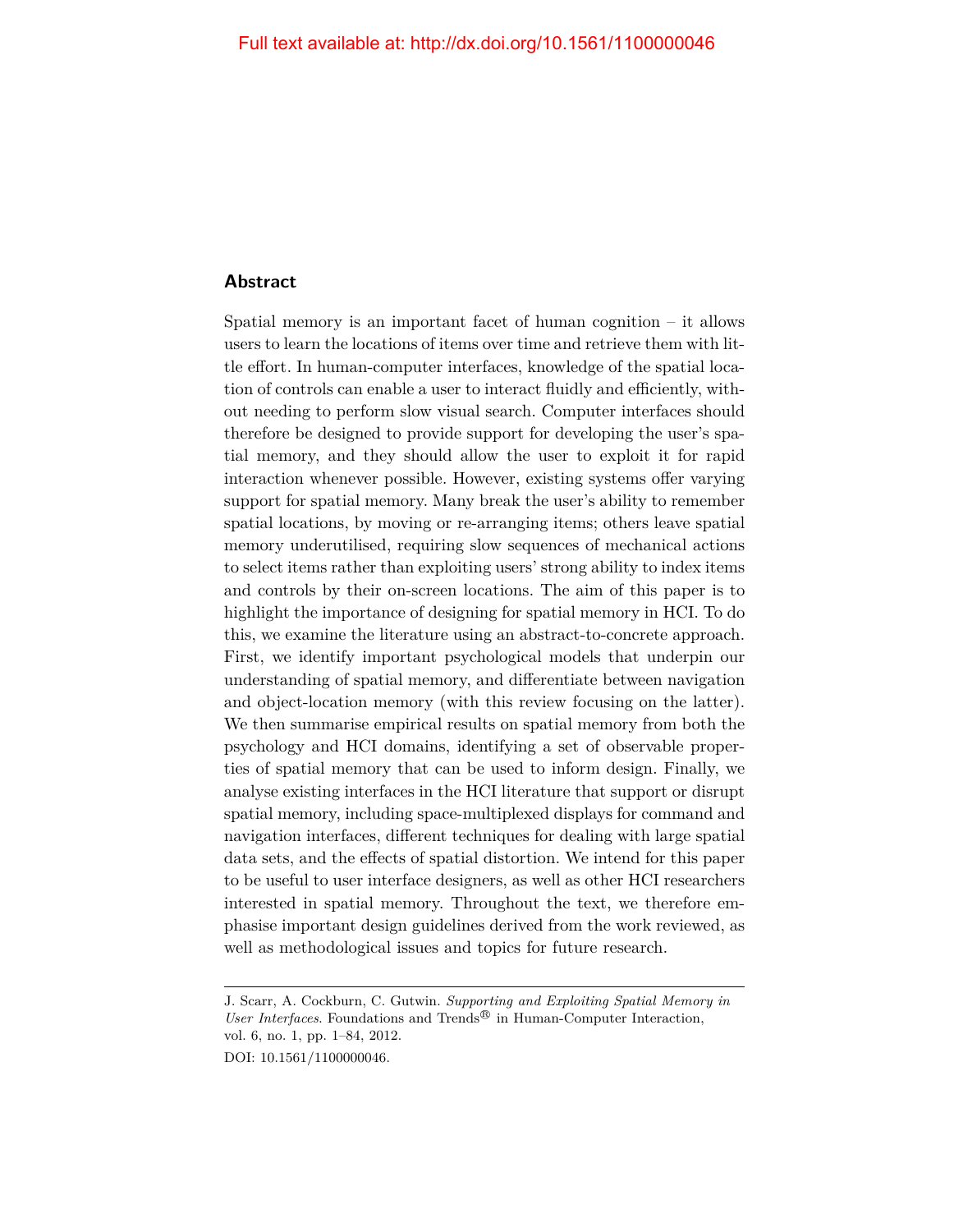# **1**

### **Introduction**

Spatial memory plays an important part in our day-to-day lives. In the physical world, our ability to recall spatial information enables us to locate items in our homes without having to search, automatically navigate in previously-encountered environments, drive to work without the use of a map, and perform many other activities that would otherwise require substantial cognitive and physical effort.

Evidence that spatial memory is a particularly powerful capability of the human brain can be found in mnemonic literature [186, 13], and dates back thousands of years. The ancient Greeks and Romans used spatial mental organisations based on the architecture of the time, known as *memory palaces*, to connect, organise, and memorise unfamiliar ideas, particularly for the purposes of public speaking. This was called *the method of loci*. By embedding key images representing topics in a mental representation of a spatial environment, such as the rooms in a familiar building, orators were able to memorise extremely long sequences of topics. These could then be retrieved by mentally walking through the building and viewing the images in their respective spatial locations [186, 13].

In human-computer interaction, spatial memory provides many of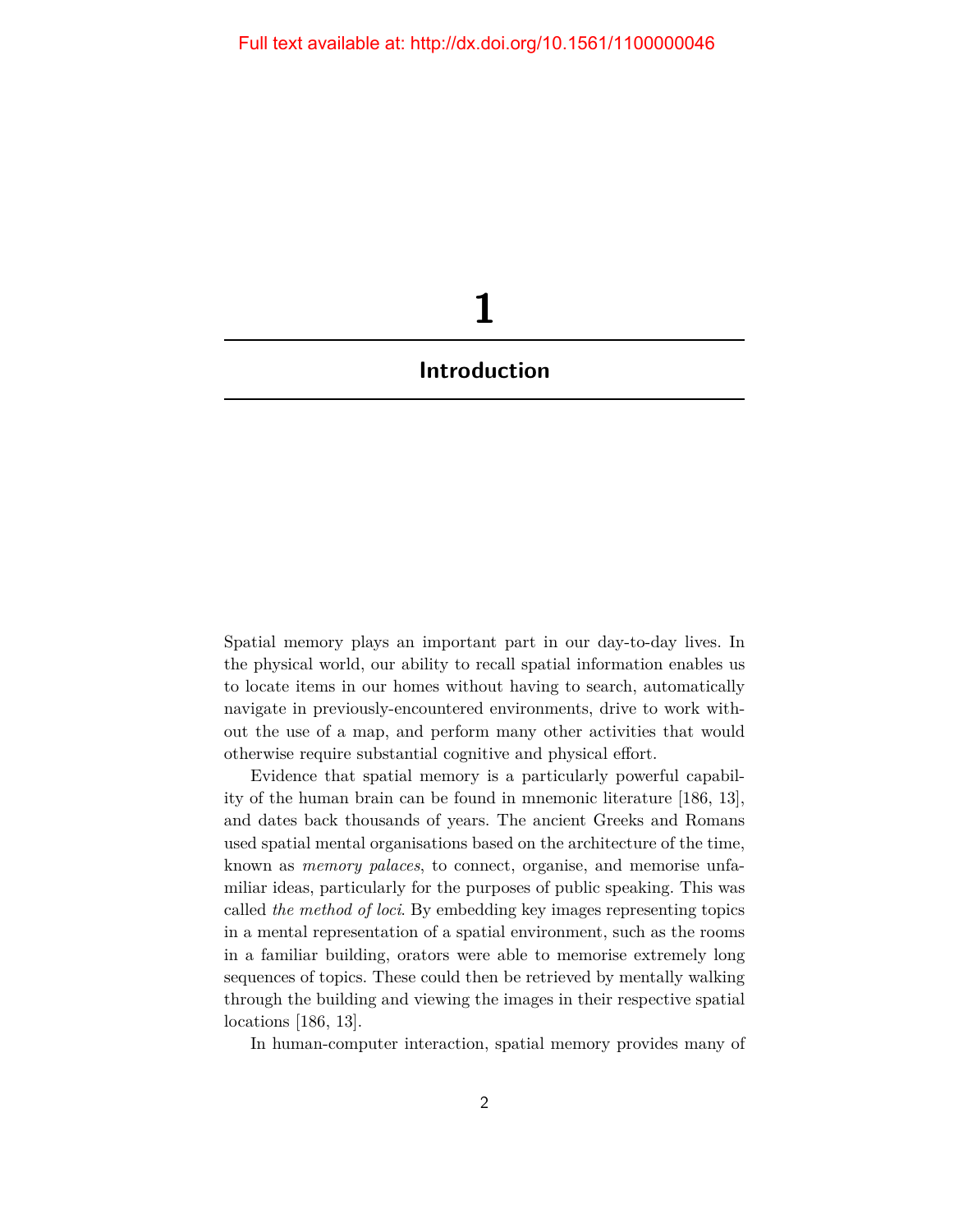the same benefits as in the real world: a strong spatial knowledge of interface layouts and control locations, particularly in graphical user interfaces, allows users to substantially reduce the cognitive and physical effort required for interaction. Evidence for the benefits provided by spatial memory can be found in the strong correlation between measures of spatial ability and interface performance [55, 104, 130]. Users who are unfamiliar with an interface must spend considerable time searching for controls, because the time to perform visual search is proportional to the number of items [80, 129, 152, 24]. In contrast, users who are familiar with a spatially-stable interface do not need to carry out visual search, and can instead simply retrieve item locations. This is much faster than searching because retrieval time is a logarithmic function of the number of items [73, 83, 24].

Furthermore, extensive spatial knowledge of an application's controls enables interaction *automaticity* [150], which substantially frees the user's cognitive resources from the need to consider interface mechanisms, allowing the user to instead focus on higher-level task considerations. Spatial knowledge of the locations of controls can also decrease the frustration that arises from the need to search for unfamiliar controls or controls that have moved. We therefore contend that allowing and encouraging users to utilise their spatial memory whenever possible should be an important goal for interface designers.

Broadly speaking, there are two classes of task that spatial memory can be applied to: navigating through environments (e.g., [112]), and remembering object locations (e.g., [137]), with only partial correlations in spatial ability between the two [71, 20]. The former task is relevant within certain aspects of HCI, such as navigation through virtual environments (e.g., [32, 144]). The latter task of object location memory, in contrast, is a fundamental component of everyday interaction with computing systems, such as finding items in a menu, finding files on a desktop, or finding apps on an iPhone home screen. The psychology literature reviewed in this paper therefore focuses mainly on object location memory rather than navigation, although we do refer to navigation literature in situations where the findings are broadly applicable.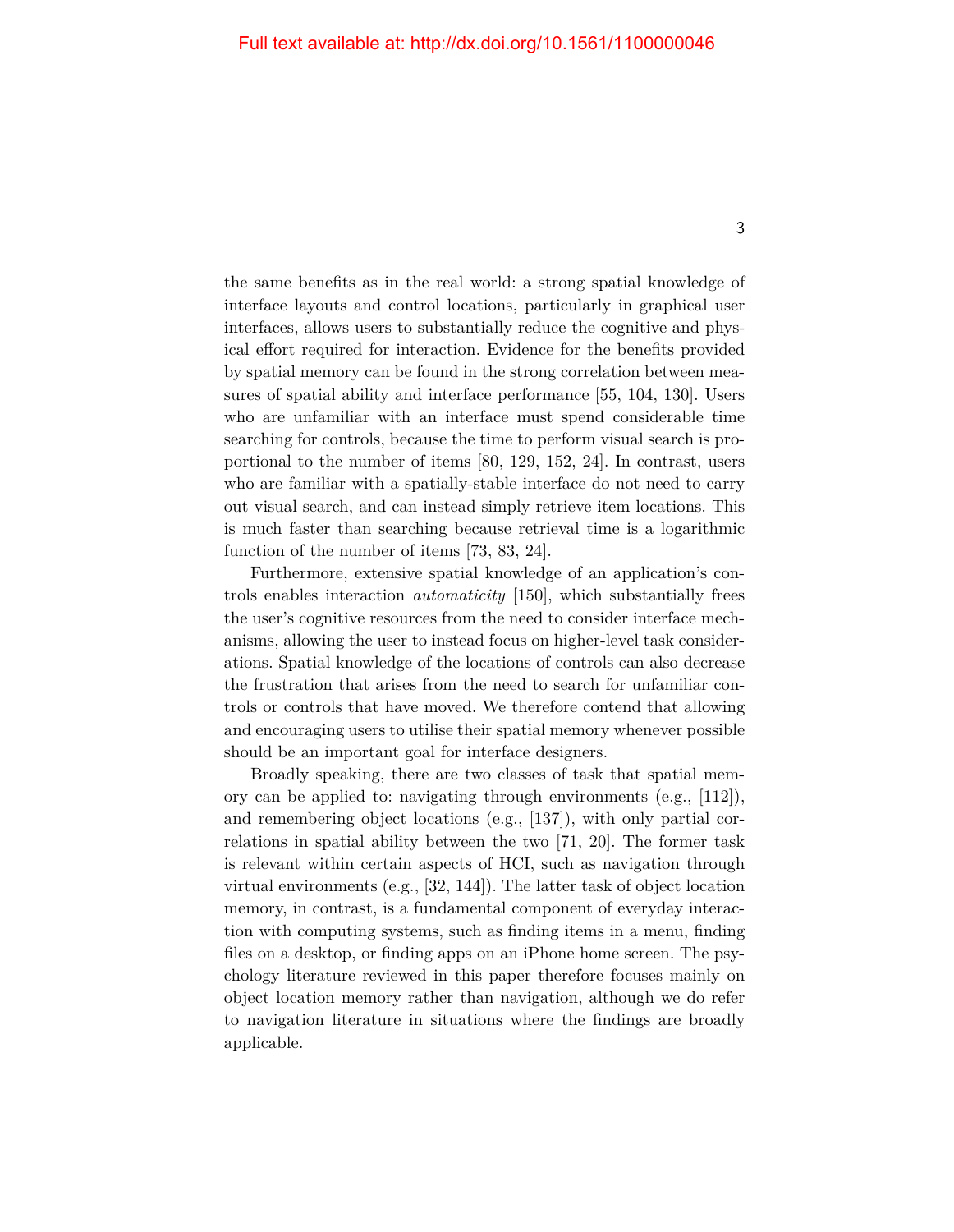#### 4 Introduction

Our review has three primary goals: first, to summarise the state of HCI and psychology research on spatial memory, in order to provide an introduction for newcomers to the field; second, to provide design guidance in the form of heuristics for user interface engineers, enabling rapid development of interfaces that support spatial memory; and third, to provide methodological advice and identify promising directions for future research. To this end, in each section we extract and formalise key lessons from the literature into 'UI Design Guidelines' for interface designers and 'Methodological Cautions' for researchers; similarly, when results are unclear or useful knowledge is missing from the literature, we identify specific 'Research Questions' that indicate promising avenues for future research.

This review is structured as follows. First, we begin by describing underlying psychological models of spatial memory; we then review the empirically-observable properties of spatial memory; and in later sections we describe concrete exemplars of user interfaces that exploit, affect, or are affected by spatial memory. This progression from abstract to concrete allows us to frame results from the HCI domain in terms of underlying psychological principles, better enabling the generation of general design recommendations.

To elaborate, in Chapter 2, we introduce a set of baseline models and principles from the cognitive psychology literature on spatial memory. We provide evidence distinguishing object memory from navigation, examine Baddeley's model of working memory, discuss the mechanisms by which long-term memories form and decay, and examine spatial reference systems.

Next, in Chapter 3, we turn our attention to the observable properties of spatial recall: that is, empirically-verifiable characteristics that can be used to inform design. Here, we draw conclusions from literature in both the cognitive psychology and HCI domains, investigating the time taken to retrieve spatial information from memory, recall accuracy, the effects of effortful and incidental learning, the capacity and longevity of spatial memory, variation between individuals, and perceptions of performance. In each of these sections, our goal is to draw conclusions about how best to design user interfaces to take advantage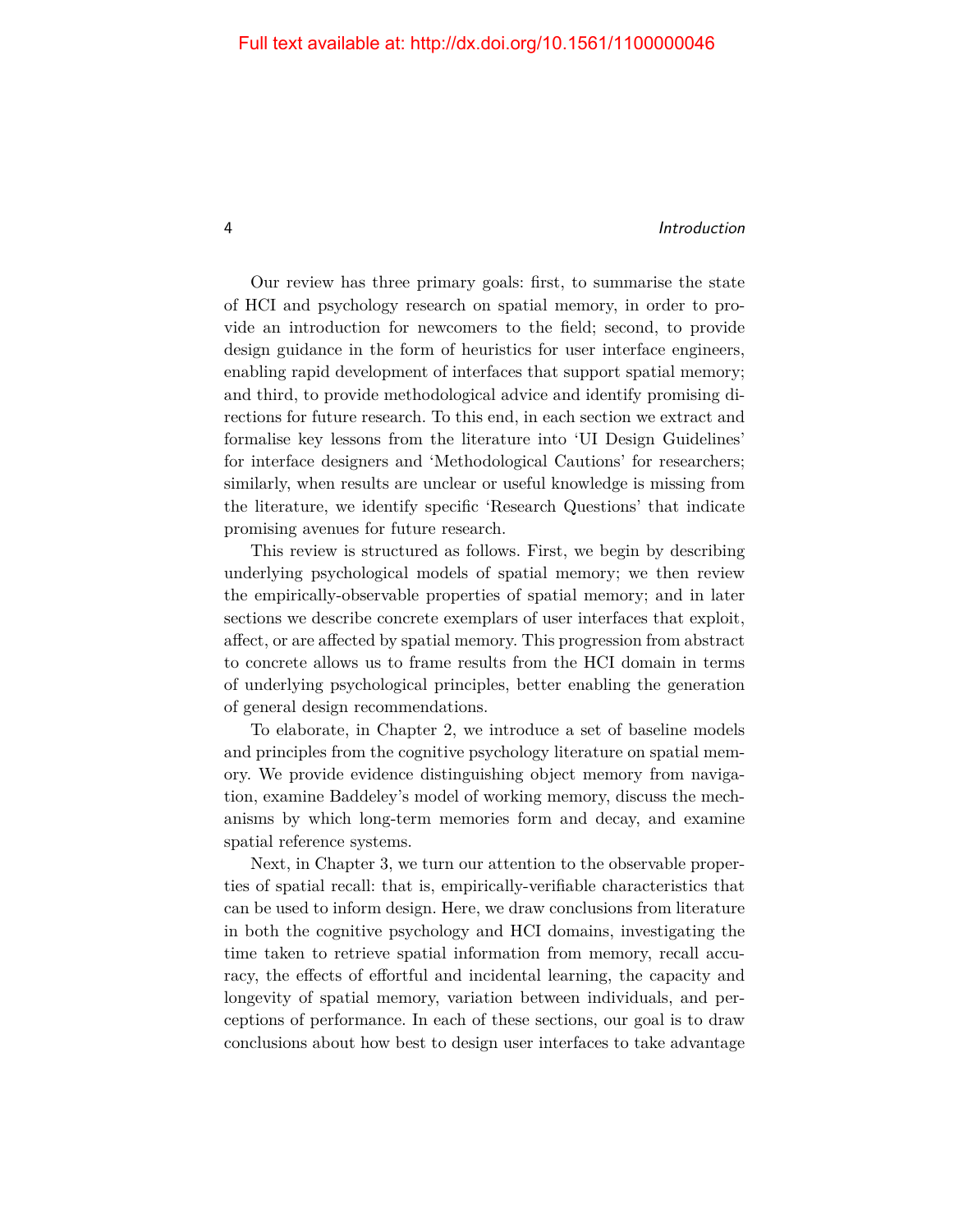of human spatial abilities.

The findings in these two chapters provide a context for Chapter 4, which presents a summary and analysis of interfaces in HCI research that support, disrupt, or otherwise interact with the user's ability to utilise their spatial memory. We consider space-multiplexed command and navigation interfaces that utilise the whole screen, as well as ways to deal with information spaces that are much larger than the display (such as pan+zoom, scrolling, and overview+detail interfaces); we also consider the ways that interface designs can lead to location changes or distortions of space, and how these strategies affect spatial memory. Finally, we look at differences between interaction techniques, and how extra cues (such as proprioceptive or auditory feedback) can enhance spatial understanding.

We intend that the design lessons and research directions highlighted in the paper will stimulate productive future research and development of interfaces that support and make use of human spatial memory.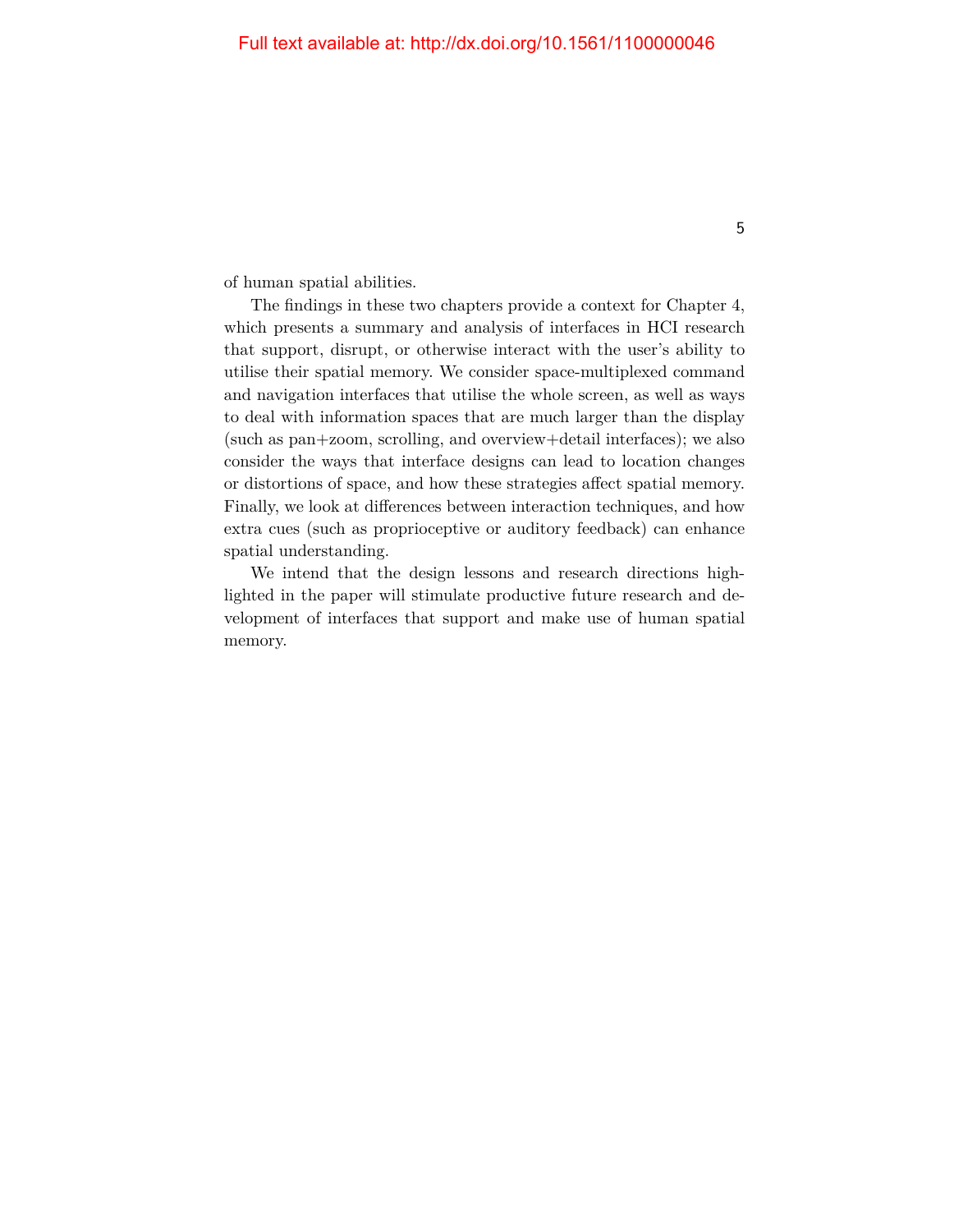- [1] Jason Alexander, Andy Cockburn, Stephen Fitchett, Carl Gutwin, and Saul Greenberg. Revisiting read wear: analysis, design, and evaluation of a footprints scrollbar. In *Proceedings of the SIGCHI Conference on Human Factors in Computing Systems*, CHI '09, pages 1665–1674, New York, NY, USA, 2009. ACM.
- [2] Gary L Allen, Alexander W Siegel, and Richard R Rosinski. The role of perceptual context in structuring spatial knowledge. *Journal of Experimental Psychology: Human Learning and Memory*, 4(6):617, 1978.
- [3] Jackie Andrade and Peter Meudell. Short report: Is spatial information encoded automatically in memory? *The Quarterly Journal of Experimental Psychology Section A*, 46(2):365–375, 1993.
- [4] Alan Baddeley. The episodic buffer: a new component of working memory? *Trends in cognitive sciences*, 4(11):417–423, 2000.
- [5] Alan Baddeley. Working memory: Looking back and looking forward. *Nature Reviews Neuroscience*, 4(10):829–839, 2003.
- [6] Alan D Baddeley. *Essentials of human memory.* Psychology Press/Taylor & Francis (UK), 1999.
- [7] Alan D Baddeley. The psychology of memory. *The Handbook of Memory Disorders*, page 1, 2003.
- [8] Alan D. Baddeley and Graham Hitch. Working memory. volume 8 of *Psychology of Learning and Motivation*, pages 47 – 89. Academic Press, 1974.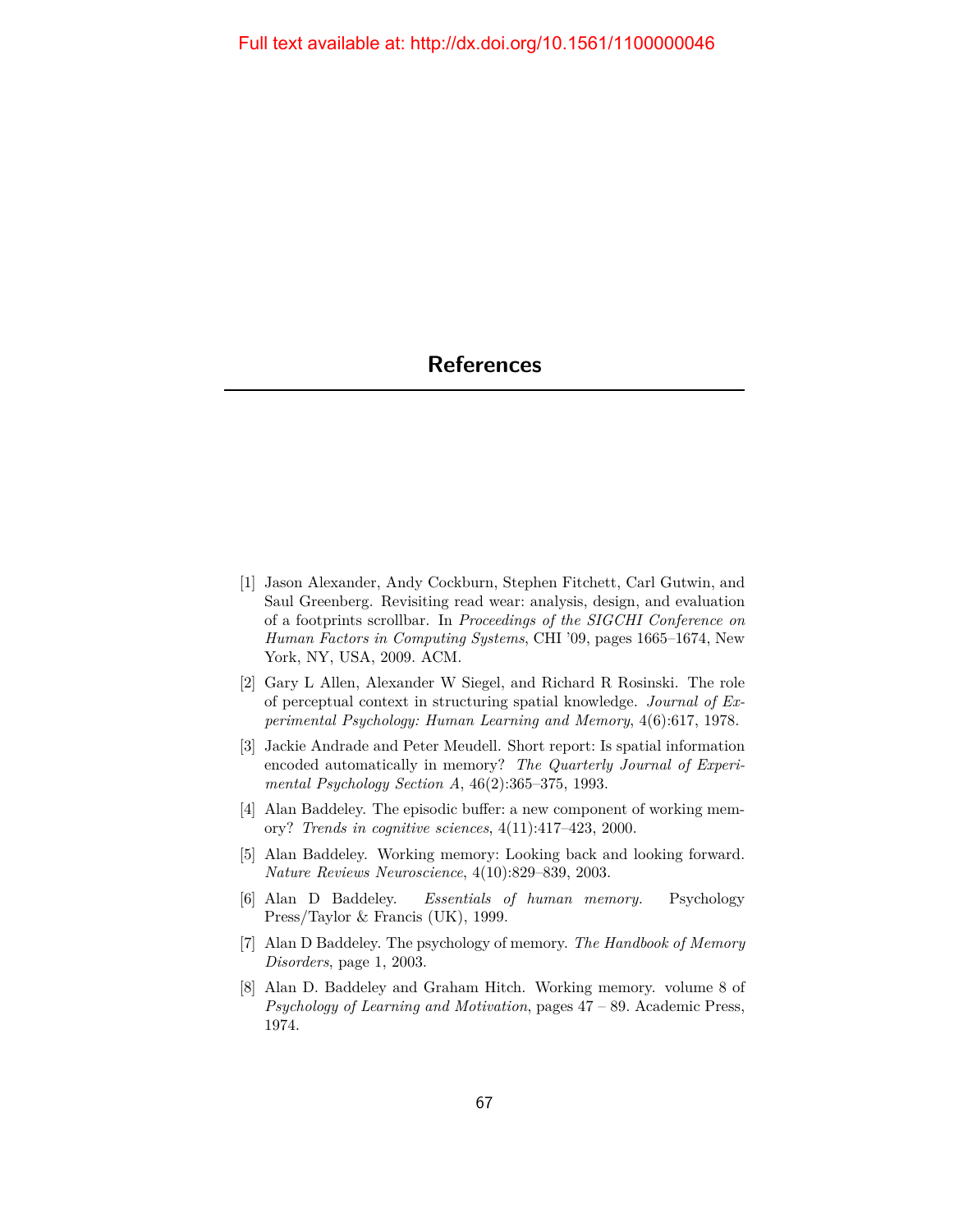#### Full text available at: http://dx.doi.org/10.1561/1100000046

- [9] Patrick Baudisch and Ruth Rosenholtz. Halo: a technique for visualizing off-screen objects. In *Proceedings of the SIGCHI Conference on Human Factors in Computing Systems*, CHI '03, pages 481–488, New York, NY, USA, 2003. ACM.
- [10] B.B. Bederson and A. Boltman. Does animation help users build mental maps of spatial information? In *Information Visualization, 1999. (Info Vis '99) Proceedings. 1999 IEEE Symposium on*, pages 28–35, 1999.
- [11] Benjamin B. Bederson. The promise of zoomable user interfaces. *Behaviour & Information Technology*, 30(6):853–866, 2011.
- [12] Michael J. Boivin. The effect of culture on a visual-spatial memory task. *The Journal of General Psychology*, 118(4):327–334, 1991. PMID: 1813596.
- [13] Gordon H. Bower. Analysis of a mnemonic device: Modern psychology uncovers the powerful components of an ancient system for improving memory. *American Scientist*, 58(5):pp. 496–510, 1970.
- [14] Lee R Brooks. Spatial and verbal components of the act of recall. *Canadian Journal of Psychology/Revue canadienne de psychologie*, 22(5):349, 1968.
- [15] Stefano Burigat, Luca Chittaro, and Edoardo Parlato. Map, diagram, and web page navigation on mobile devices: the effectiveness of zoomable user interfaces with overviews. In *Proceedings of the 10th international conference on Human computer interaction with mobile devices and services*, MobileHCI '08, pages 147–156, New York, NY, USA, 2008. ACM.
- [16] Michael D. Byrne, John R. Anderson, Scott Douglass, and Michael Matessa. Eye tracking the visual search of click-down menus. In *Proceedings of the SIGCHI conference on Human Factors in Computing Systems*, CHI '99, pages 402–409, New York, NY, USA, 1999. ACM.
- [17] Stuart K Card. Visual search of computer command menus. *Attention and performance X: Control of language processes*, pages 97–108, 1984.
- [18] Stuart K Card, Thomas P Moran, and Allen Newell. *The psychology of human computer interaction*. Routledge, 1983.
- [19] M.S.T. Carpendale, D.J. Cowperthwaite, and F.D. Fracchia. Making distortions comprehensible. In *Visual Languages, 1997. Proceedings. 1997 IEEE Symposium on*, pages 36–45, 1997.
- [20] Elizabeth R. Chrastil and William H. Warren. Active and passive contributions to spatial learning. *Psychonomic Bulletin & Review*, 19(1):1–23, 2012.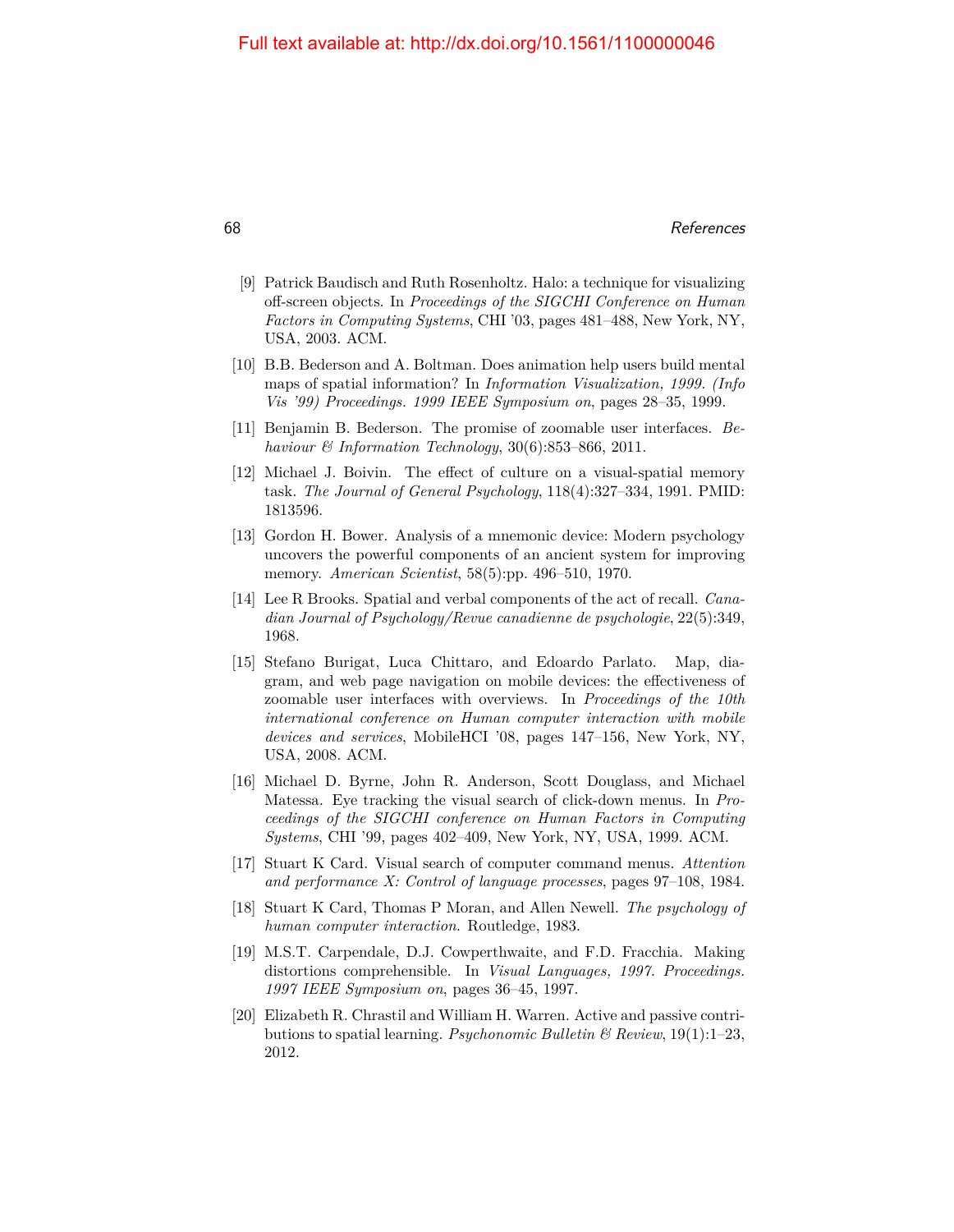- [21] A. Cockburn, P. Quinn, C. Gutwin, G. Ramos, and J. Looser. Air pointing: Design and evaluation of spatial target acquisition with and without visual feedback. *International Journal of Human-Computer Studies*, 69(6):401 – 414, 2011.
- [22] Andy Cockburn and Carl Gutwin. A predictive model of human performance with scrolling and hierarchical lists. *HumanŰComputer Interaction*, 24(3):273–314, 2009.
- [23] Andy Cockburn, Carl Gutwin, and Jason Alexander. Faster document navigation with space-filling thumbnails. In *Proceedings of the SIGCHI Conference on Human Factors in Computing Systems*, CHI '06, pages 1–10, New York, NY, USA, 2006. ACM.
- [24] Andy Cockburn, Carl Gutwin, and Saul Greenberg. A predictive model of menu performance. In *Proceedings of the SIGCHI Conference on Human Factors in Computing Systems*, CHI '07, pages 627–636, New York, NY, USA, 2007. ACM.
- [25] Andy Cockburn, Amy Karlson, and Benjamin B. Bederson. A review of overview+detail, zooming, and focus+context interfaces. *ACM Comput. Surv.*, 41(1):2:1–2:31, January 2009.
- [26] Andy Cockburn, Per Ola Kristensson, Jason Alexander, and Shumin Zhai. Hard lessons: effort-inducing interfaces benefit spatial learning. In *Proceedings of the SIGCHI Conference on Human Factors in Computing Systems*, CHI '07, pages 1571–1580, New York, NY, USA, 2007. ACM.
- [27] Andy Cockburn and Bruce McKenzie. Evaluating the effectiveness of spatial memory in 2d and 3d physical and virtual environments. In *Proceedings of the SIGCHI Conference on Human Factors in Computing Systems*, CHI '02, pages 203–210, New York, NY, USA, 2002. ACM.
- [28] Andy Cockburn and Bruce McKenzie. Evaluating spatial memory in two and three dimensions. *International Journal of Human-Computer Studies*, 61(3):359–373, 2004.
- [29] A. Cooper. Mental rotation of random two-dimensional shapes. *Cognitive Psychology*, pages 20–43, 1975.
- [30] Fergus IM Craik and Robert S Lockhart. Levels of processing: A framework for memory research. *Journal of verbal learning and verbal behavior*, 11(6):671–684, 1972.
- [31] M Czerwinski, Maarten Van Dantzich, George Robertson, and Hunter Hoffman. The contribution of thumbnail image, mouse-over text and spatial location memory to web page retrieval in 3d. In *Proceedings of Interact*, volume 99, pages 163–170, 1999.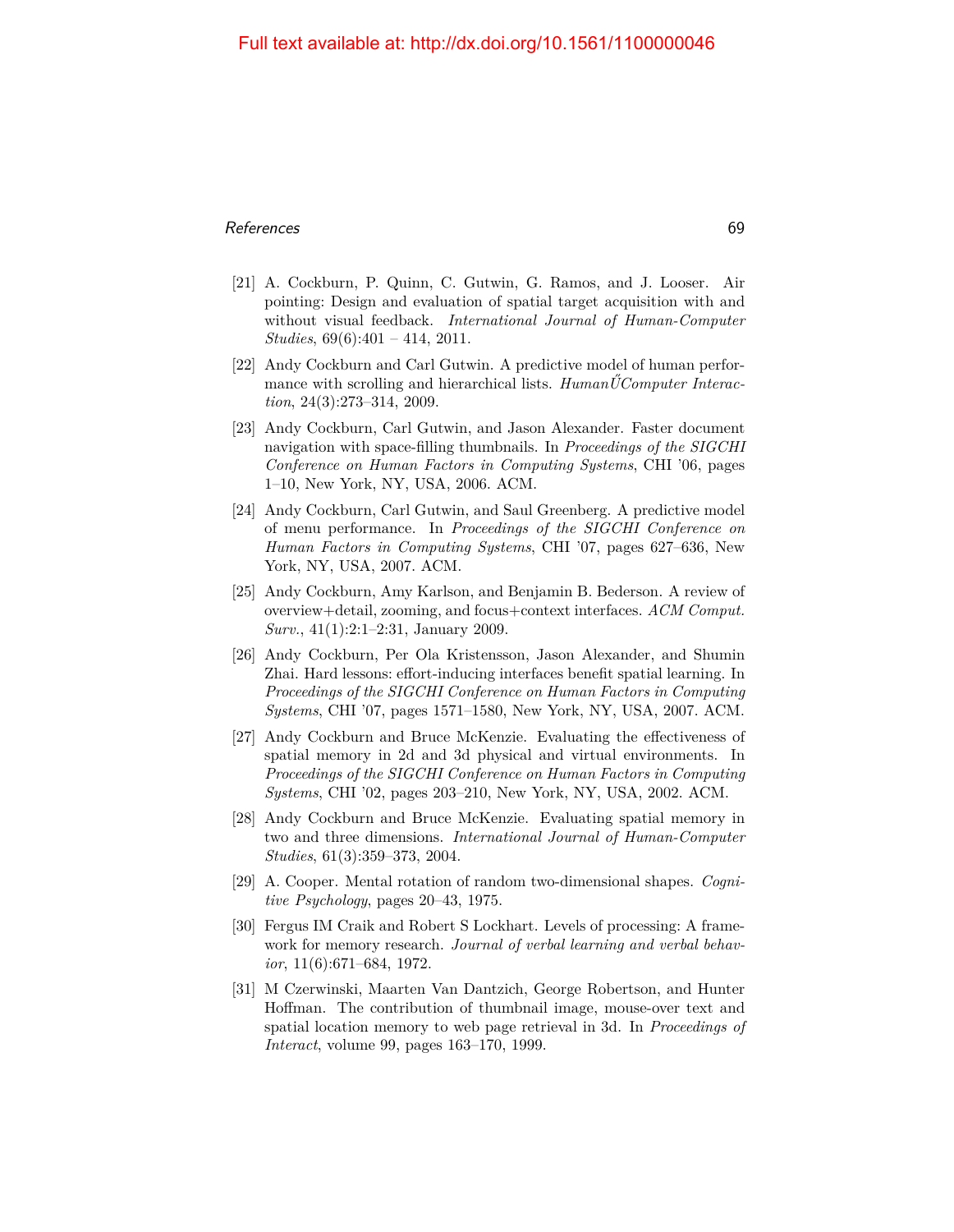- [32] Rudolph P. Darken and John L. Sibert. Wayfinding strategies and behaviors in large virtual worlds. In *Proceedings of the SIGCHI Conference on Human Factors in Computing Systems*, CHI '96, pages 142–149, New York, NY, USA, 1996. ACM.
- [33] Arindam Das and Wolfgang Stuerzlinger. Unified modeling of proactive interference and memorization effort: A new mathematical perspective within act-r theory. In *CogSci 2013*, 2013.
- [34] Elizabeth Thorpe Davis, Kevin Scott, Jarrell Pair, Larry F Hodges, and James Oliverio. Can audio enhance visual perception and performance in a virtual environment? In *Proceedings Of The Human Factors And Ergonomics Society 43rd Annual Meeting*, pages 1197–1201, 1999.
- [35] A Dix, J Finlay, G Abowd, and R Beale. Human–computer interaction, 1993.
- [36] Christian F. Doeller and Neil Burgess. Distinct error-correcting and incidental learning of location relative to landmarks and boundaries. *Proceedings of the National Academy of Sciences*, 105(15):5909–5914, 2008.
- [37] Marion Eals and Irwin Silverman. The hunter-gatherer theory of spatial sex differences: Proximate factors mediating the female advantage in recall of object arrays. *Ethology and Sociobiology*, 15(2):95 – 105, 1994.
- [38] Hermann Ebbinghaus. *Memory: A contribution to experimental psychology*. Number 3. Teachers college, Columbia university, 1913.
- [39] Brian D. Ehret. Learning where to look: location learning in graphical user interfaces. In *Proceedings of the SIGCHI Conference on Human Factors in Computing Systems*, CHI '02, pages 211–218, New York, NY, USA, 2002. ACM.
- [40] Digby Elliott and John Madalena. The influence of premovement visual information on manual aiming. *The Quarterly Journal of Experimental Psychology Section A*, 39(3):541–559, 1987.
- [41] David G Elmes. Interference in spatial memory. *Journal of Experimental Psychology: Learning, Memory, and Cognition*, 14(4):668, 1988.
- [42] FL Engel. Visual conspicuity, visual search and fixation tendencies of the eye. *Vision Research*, 17(1):95–108, 1977.
- [43] Leah Findlater and Krzysztof Z. Gajos. Design space and evaluation challenges of adaptive graphical user interfaces. *AI Magazine*, 30(4):68– 73, 2009.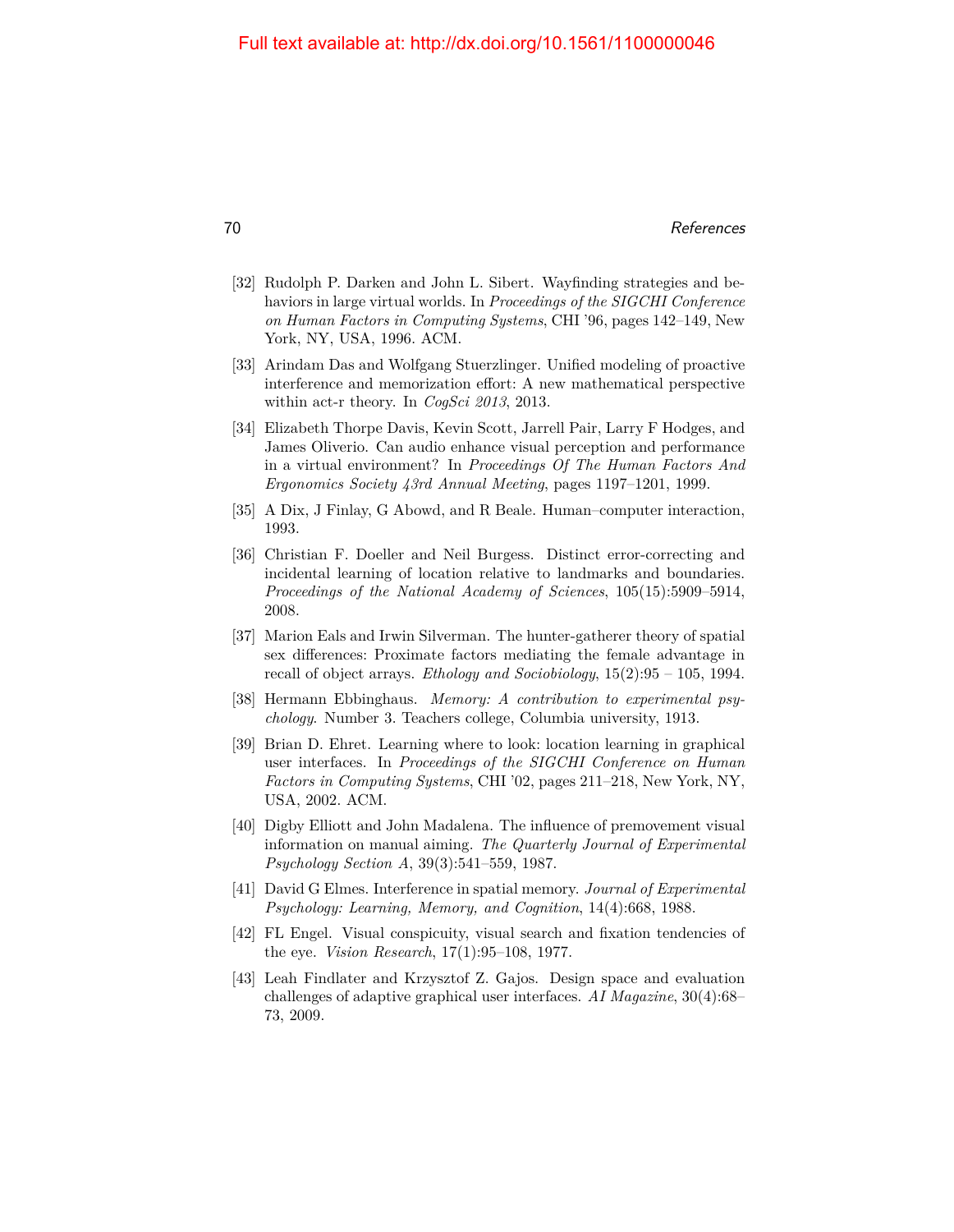- [44] Leah Findlater and Joanna McGrenere. A comparison of static, adaptive, and adaptable menus. In *Proceedings of the SIGCHI Conference on Human Factors in Computing Systems*, CHI '04, pages 89–96, New York, NY, USA, 2004. ACM.
- [45] Leah Findlater and Joanna McGrenere. Impact of screen size on performance, awareness, and user satisfaction with adaptive graphical user interfaces. In *Proceedings of the SIGCHI Conference on Human Factors in Computing Systems*, CHI '08, pages 1247–1256, New York, NY, USA, 2008. ACM.
- [46] Leah Findlater, Karyn Moffatt, Joanna McGrenere, and Jessica Dawson. Ephemeral adaptation: the use of gradual onset to improve menu selection performance. In *Proceedings of the SIGCHI Conference on Human Factors in Computing Systems*, CHI '09, pages 1655–1664, New York, NY, USA, 2009. ACM.
- [47] Stephen Fitchett and Andy Cockburn. Accessrank: predicting what users will do next. In *Proceedings of the 2012 ACM annual conference on Human Factors in Computing Systems*, CHI '12, pages 2239–2242, New York, NY, USA, 2012. ACM.
- [48] Stephen Fitchett, Andy Cockburn, and Carl Gutwin. Improving navigation-based file retrieval. In *Proceedings of the SIGCHI Conference on Human Factors in Computing Systems*, CHI '13, New York, NY, USA, 2013. ACM.
- [49] Paul Morris Fitts and Michael I Posner. Human performance. 1967.
- [50] George Fitzmaurice and William Buxton. The chameleon: spatially aware palmtop computers. In *Conference Companion on Human Factors in Computing Systems*, CHI '94, pages 451–452, New York, NY, USA, 1994. ACM.
- [51] George W. Fitzmaurice. Situated information spaces and spatially aware palmtop computers. *Commun. ACM*, 36(7):39–49, July 1993.
- [52] George W. Fitzmaurice, Shumin Zhai, and Mark H. Chignell. Virtual reality for palmtop computers. *ACM Trans. Inf. Syst.*, 11(3):197–218, July 1993.
- [53] Mary Flaherty. The validity of tests of visuo-spatial skills in crosscultural studies. *The Irish Journal of Psychology*, 18(4):404–412, 1997.
- [54] G. W. Furnas. Generalized fisheye views. In *Proceedings of the SIGCHI Conference on Human Factors in Computing Systems*, CHI '86, pages 16–23, New York, NY, USA, 1986. ACM.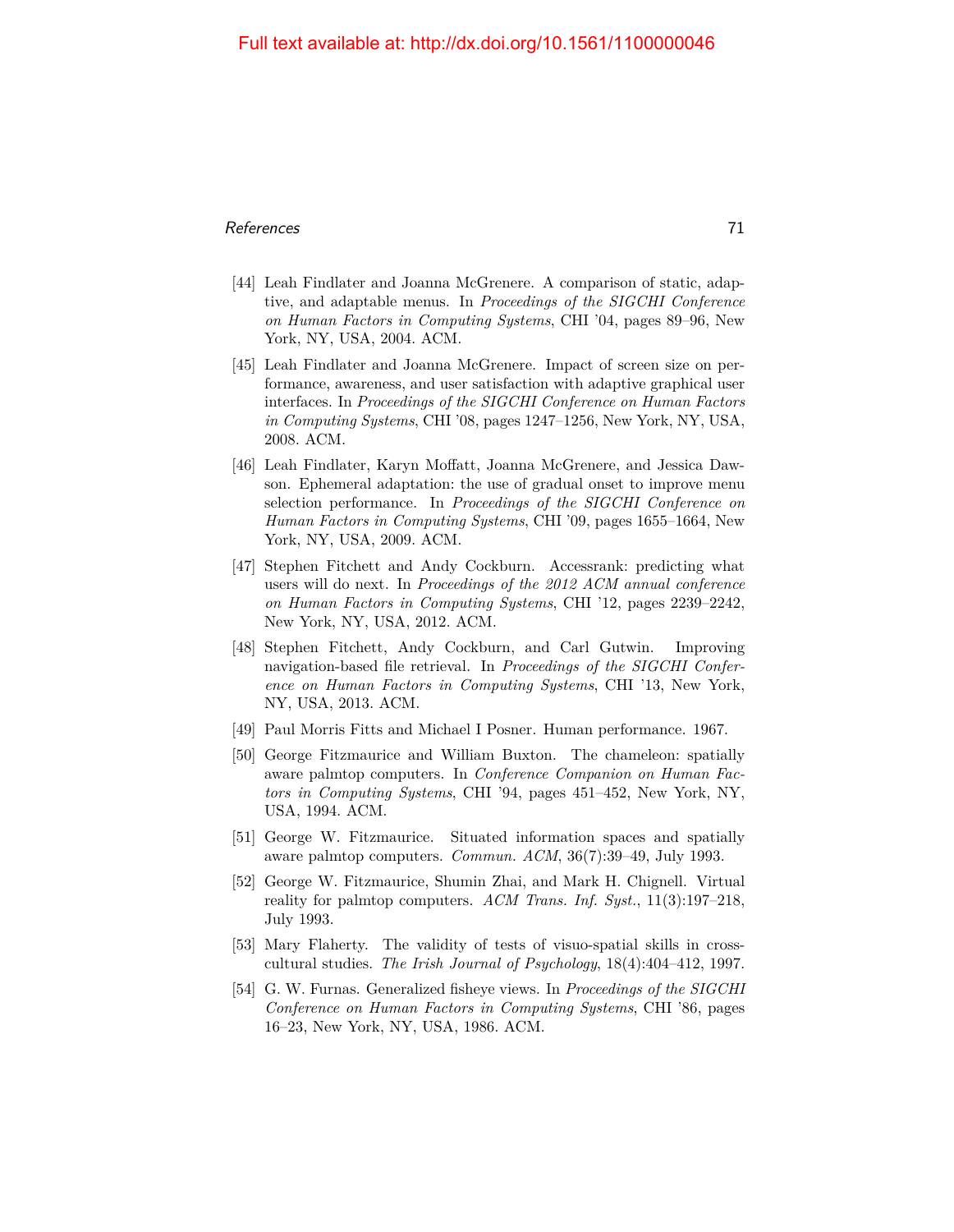- [55] Diana Gagnon. Videogames and spatial skills: An exploratory study. *ECTJ*, 33(4):263–275, 1985.
- [56] Krzysztof Z. Gajos, Mary Czerwinski, Desney S. Tan, and Daniel S. Weld. Exploring the design space for adaptive graphical user interfaces. In *Proceedings of the working conference on Advanced visual interfaces*, AVI '06, pages 201–208, New York, NY, USA, 2006. ACM.
- [57] Krzysztof Z. Gajos, Katherine Everitt, Desney S. Tan, Mary Czerwinski, and Daniel S. Weld. Predictability and accuracy in adaptive user interfaces. In *Proceedings of the SIGCHI Conference on Human Factors in Computing Systems*, CHI '08, pages 1271–1274, New York, NY, USA, 2008. ACM.
- [58] Bradley S Gibson and Erin M Kelsey. Stimulus-driven attentional capture is contingent on attentional set for displaywide visual features. *Journal of Experimental Psychology: Human Perception and Performance*, 24(3):699, 1998.
- [59] Wayne D Gray and Wai-Tat Fu. Soft constraints in interactive behavior: The case of ignoring perfect knowledge in-the-world for imperfect knowledge in-the-head. *Cognitive Science*, 28(3):359–382, 2004.
- [60] Sean Gustafson, Patrick Baudisch, Carl Gutwin, and Pourang Irani. Wedge: clutter-free visualization of off-screen locations. In *Proceedings of the SIGCHI Conference on Human Factors in Computing Systems*, CHI '08, pages 787–796, New York, NY, USA, 2008. ACM.
- [61] Sean Gustafson, Daniel Bierwirth, and Patrick Baudisch. Imaginary interfaces: spatial interaction with empty hands and without visual feedback. In *Proceedings of the 23nd annual ACM symposium on User interface software and technology*, UIST '10, pages 3–12, New York, NY, USA, 2010. ACM.
- [62] Sean Gustafson, Christian Holz, and Patrick Baudisch. Imaginary phone: learning imaginary interfaces by transferring spatial memory from a familiar device. In *Proceedings of the 24th annual ACM symposium on User interface software and technology*, UIST '11, pages 283– 292, New York, NY, USA, 2011. ACM.
- [63] Carl Gutwin and Andy Cockburn. Improving list revisitation with listmaps. In *Proceedings of the working conference on Advanced visual interfaces*, AVI '06, pages 396–403, New York, NY, USA, 2006. ACM.
- [64] Robert H. Logie and David G. Pearson. The inner eye and the inner scribe of visuo-spatial working memory: Evidence from developmental fractionation. *European Journal of Cognitive Psychology*, 9(3):241–257, 1997.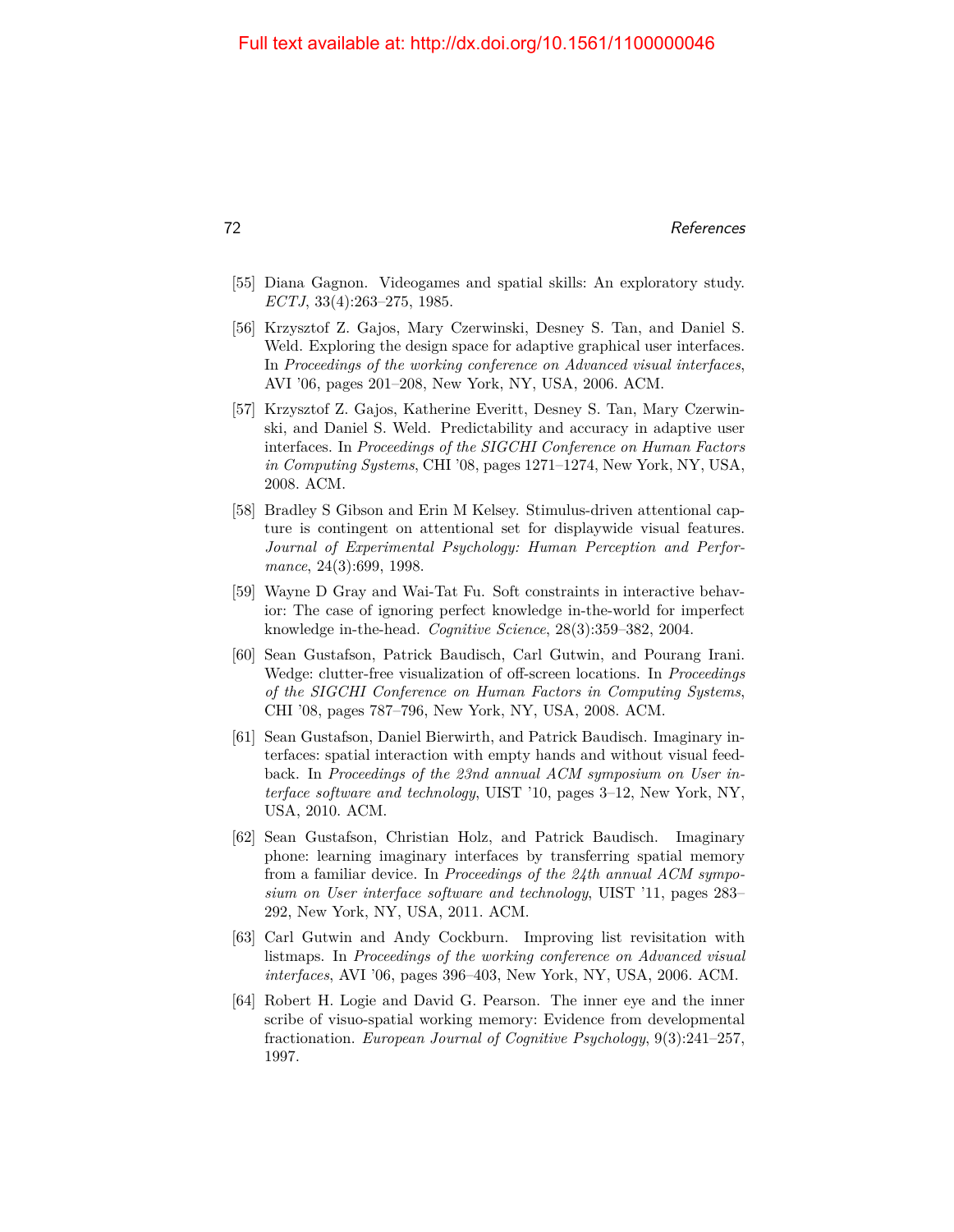- [65] Michel Habib and Angela Sirigu. Pure topographical disorientation: A definition and anatomical basis. *Cortex*, 23(1):73 – 85, 1987.
- [66] J.A.Y. Hall and Doreen Kimura. Sexual orientation and performance on sexually dimorphic motor tasks. *Archives of Sexual Behavior*, 24(4):395– 407, 1995.
- [67] Diane F Halpern. *Sex differences in cognitive abilities*. Lawrence Erlbaum, 2000.
- [68] Wilfred J. Hansen. User engineering principles for interactive systems. In *Proceedings of the November 16-18, 1971, fall joint computer conference*, AFIPS '71 (Fall), pages 523–532, New York, NY, USA, 1971. ACM.
- [69] Lynn Hasher and Rose T Zacks. Automatic and effortful processes in memory. *Journal of Experimental psychology: general*, 108(3):356, 1979.
- [70] Nancy L. Hazen. Spatial exploration and spatial knowledge: Individual and developmental differences in very young children. *Child Development*, 53(3):pp. 826–833, 1982.
- [71] Mary Hegarty, Daniel R. Montello, Anthony E. Richardson, Toru Ishikawa, and Kristin Lovelace. Spatial abilities at different scales: Individual differences in aptitude-test performance and spatial-layout learning. *Intelligence*, 34(2):151 – 176, 2006.
- [72] John M Henderson, James R Brockmole, Monica S Castelhano, Michael Mack, M Fischer, W Murray, and R Hill. Visual saliency does not account for eye movements during visual search in real-world scenes. *Eye movements: A window on mind and brain*, pages 537–562, 2007.
- [73] William E Hick. On the rate of gain of information. *Quarterly Journal of Experimental Psychology*, 4(1):11–26, 1952.
- [74] William C. Hill, James D. Hollan, Dave Wroblewski, and Tim McCandless. Edit wear and read wear. In *Proceedings of the SIGCHI Conference on Human Factors in Computing Systems*, CHI '92, pages 3–9, New York, NY, USA, 1992. ACM.
- [75] Ken Hinckley, Randy Pausch, and Dennis Proffitt. Attention and visual feedback: the bimanual frame of reference. In *Proceedings of the 1997 symposium on Interactive 3D graphics*, I3D '97, pages 121–ff., New York, NY, USA, 1997. ACM.
- [76] Harry Hochheiser and Ben Shneiderman. Performance benefits of simultaneous over sequential menus as task complexity increases. *International Journal of Human-Computer Interaction*, 12(2):173–192, 2000.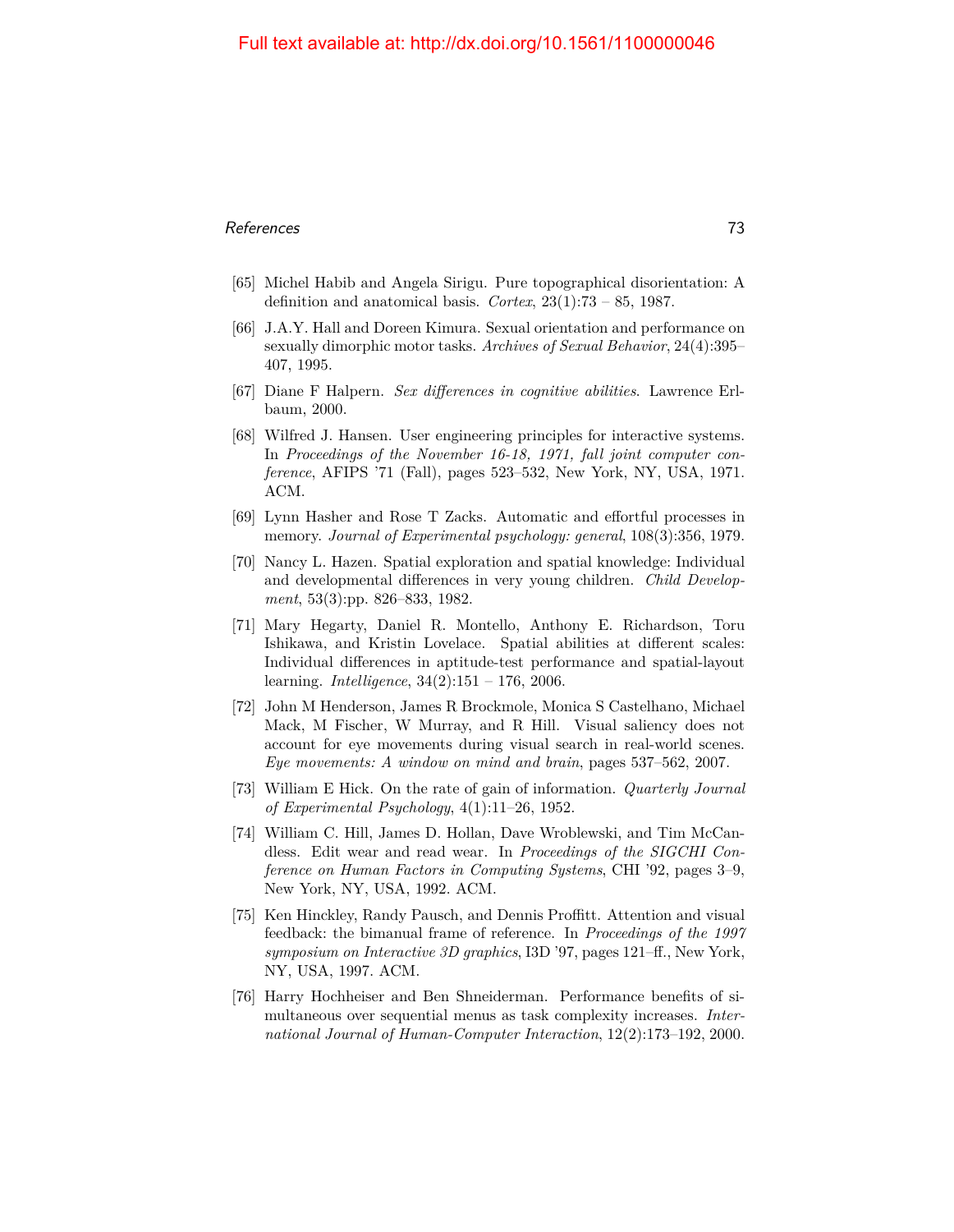- [77] GJ Hole. Decay and interference effects in visuospatial short-term memory. *Perception*, 25(1):53, 1996.
- [78] Kasper Hornbæ k, Benjamin B. Bederson, and Catherine Plaisant. Navigation patterns and usability of zoomable user interfaces with and without an overview. *ACM Trans. Comput.-Hum. Interact.*, 9(4):362–389, December 2002.
- [79] Anthony J Hornof. Cognitive strategies for the visual search of hierarchical computer displays. *Human-Computer Interaction*, 19(3):183–223, 2004.
- [80] Anthony J. Hornof and David E. Kieras. Cognitive modeling reveals menu search in both random and systematic. In *Proceedings of the ACM SIGCHI Conference on Human factors in computing systems*, CHI '97, pages 107–114, New York, NY, USA, 1997. ACM.
- [81] Andrew Howes, Stephen J. Payne, and Amelia Woodward. The trouble with shortcuts. In *CHI '00 Extended Abstracts on Human Factors in Computing Systems*, CHI EA '00, pages 267–268, New York, NY, USA, 2000. ACM.
- [82] Janellen Huttenlocher, Larry V. Hedges, and Susan Duncan. Categories and particulars: Prototype effects in estimating spatial location. *Psychological Review*, 98(3):352 – 376, 1991.
- [83] Ray Hyman. Stimulus information as a determinant of reaction time. *Journal of experimental psychology*, 45(3):188, 1953.
- [84] Anne Igel and Lewis O Harvey. Spatial distortions in visual perception. *Gestalt theory*, 13(4):210–231, 1991.
- [85] Alexandra Ion, Y.-L. Betty Chang, Michael Haller, Mark Hancock, and Stacey D. Scott. Canyon: providing location awareness of multiple moving objects in a detail view on large displays. In *Proceedings of the SIGCHI Conference on Human Factors in Computing Systems*, CHI '13, pages 3149–3158, New York, NY, USA, 2013. ACM.
- [86] Toru Ishikawa, Hiromichi Fujiwara, Osamu Imai, and Atsuyuki Okabe. Wayfinding with a gps-based mobile navigation system: A comparison with maps and direct experience. *Journal of Environmental Psychology*,  $28(1):74 - 82, 2008.$
- [87] Laurent Itti and Christof Koch. A saliency-based search mechanism for overt and covert shifts of visual attention. *Vision Research*,  $40(10\overline{U}12):1489 - 1506, 2000.$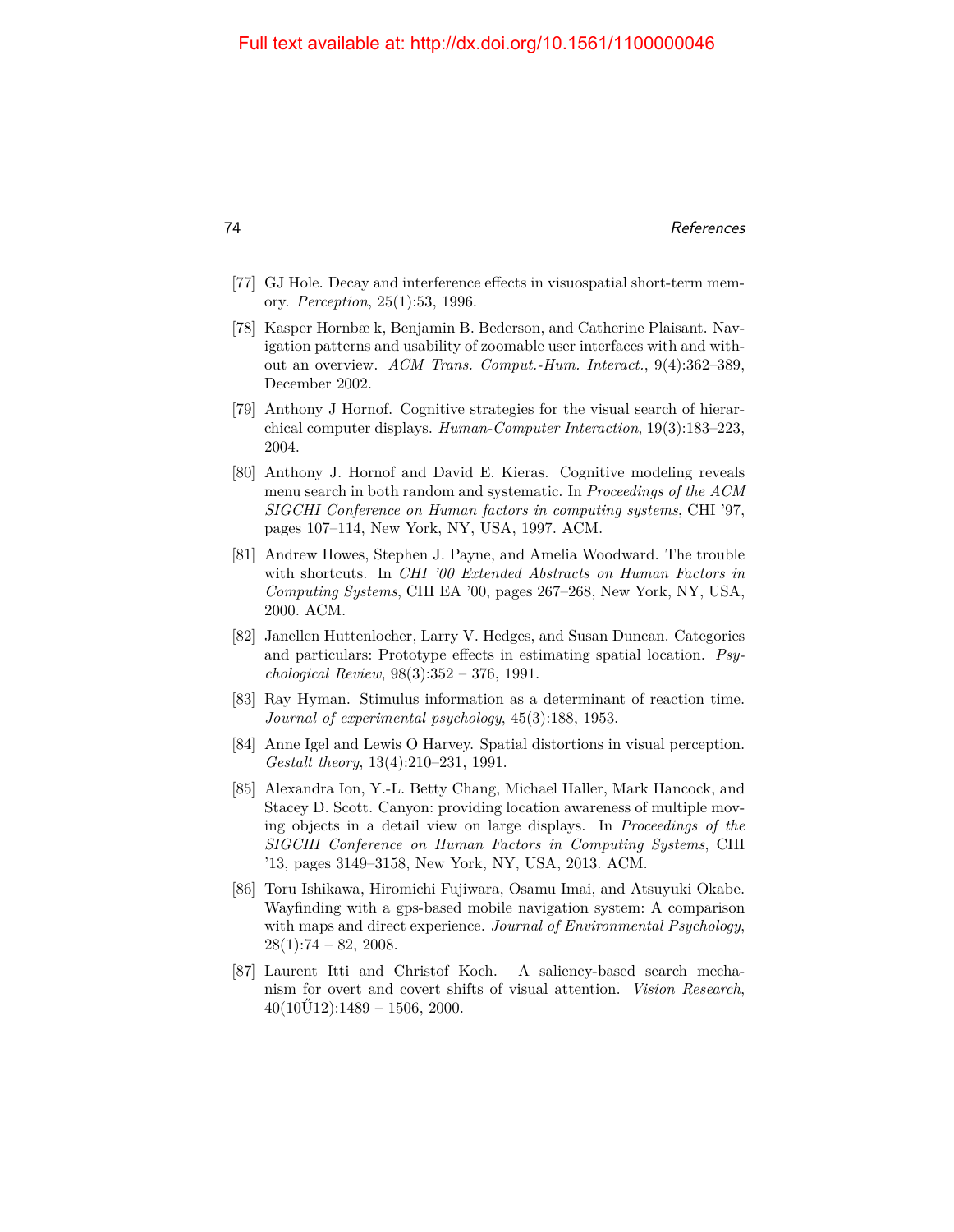- [88] Hans-Christian Jetter, Svenja Leifert, Jens Gerken, Sören Schubert, and Harald Reiterer. Does (multi-)touch aid users' spatial memory and navigation in 'panning' and in 'zooming & #38; panning' uis? In *Proceedings of the International Working Conference on Advanced Visual Interfaces*, AVI '12, pages 83–90, New York, NY, USA, 2012. ACM.
- [89] Y. Jiang, J.H. Song, and A. Rigas. High-capacity spatial contextual memory. *Psychonomic Bulletin & Review*, 12(3):524–529, 2005.
- [90] William P. Jones and Susan T. Dumais. The spatial metaphor for user interfaces: experimental tests of reference by location versus name. *ACM Trans. Inf. Syst.*, 4(1):42–63, January 1986.
- [91] John Jonides and Steven Yantis. Uniqueness of abrupt visual onset in capturing attention. *Perception & Psychophysics*, 43(4):346–354, 1988.
- [92] Susanne Jul and George W. Furnas. Critical zones in desert fog: aids to multiscale navigation. In *Proceedings of the 11th annual ACM symposium on User interface software and technology*, UIST '98, pages 97–106, New York, NY, USA, 1998. ACM.
- [93] Victor Kaptelinin. Item recognition in menu selection: the effect of practice. In *INTERACT '93 and CHI '93 Conference Companion on Human Factors in Computing Systems*, CHI '93, pages 183–184, New York, NY, USA, 1993. ACM.
- [94] Bonifaz Kaufmann and David Ahlström. Revisiting peephole pointing: a study of target acquisition with a handheld projector. In *Proceedings of the 14th international conference on Human-computer interaction with mobile devices and services*, MobileHCI '12, pages 211–220, New York, NY, USA, 2012. ACM.
- [95] Bonifaz Kaufmann and David Ahlström. Studying spatial memory and map navigation performance on projector phones with peephole interaction. In *Proceedings of the 2013 ACM annual conference on Human factors in computing systems*, CHI '13, pages 3173–3176, New York, NY, USA, 2013. ACM.
- [96] Judith M. Kearins. Visual spatial memory in australian aboriginal children of desert regions. *Cognitive Psychology*, 13(3):434 – 460, 1981.
- [97] John I. Kiger. The depth/breadth trade-off in the design of menudriven user interfaces. *International Journal of Man-Machine Studies*,  $20(2):201 - 213$ , 1984.
- [98] Doreen Kimura. *Sex and cognition*. MIT Press, 2000.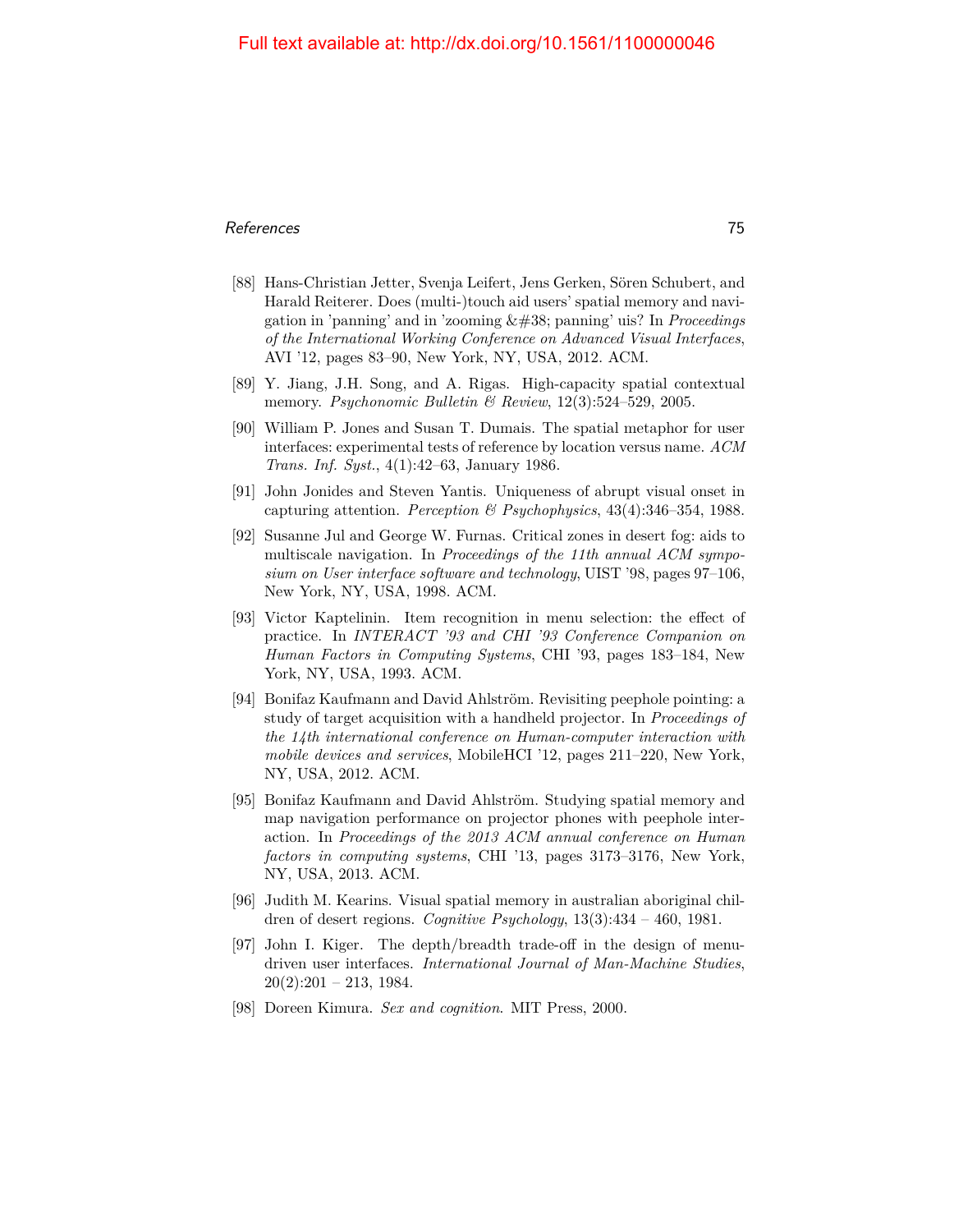- [99] Donald L King, Farrasha L Jones, Ronald C Pearlman, Abraham Tishman, Cassandra A Felix, et al. The length of the retention interval, forgetting, and subjective similarity. *Journal of Experimental Psychology: Learning, Memory, and Cognition*, 28(4):660, 2002.
- [100] Ezra S Krendel and Jerome Wodinsky. Search in an unstructured visual field. *Journal of the Optical Society of America*, 50(6):562, 1960.
- [101] T. K. Landauer and D. W. Nachbar. Selection from alphabetic and numeric menu trees using a touch screen: breadth, depth, and width. In *Proceedings of the SIGCHI Conference on Human Factors in Computing Systems*, CHI '85, pages 73–78, New York, NY, USA, 1985. ACM.
- [102] Mark W. Lansdale. Modeling memory for absolute location. *Psychological Review*, 105(2):351 – 378, 1998.
- [103] Eric Lee and James Macgregor. Minimizing user search time in menu retrieval systems. *Human Factors: The Journal of the Human Factors and Ergonomics Society*, 27(2):157–162, 1985.
- [104] B Leitheiser and D Munro. An experimental study of the relationship between spatial ability and the learning of a graphical user interface. In *Proceedings of the Inaugural Americas Conference on Information Systems*, pages 122–124, 1995.
- [105] Frank Chun Yat Li, David Dearman, and Khai N. Truong. Virtual shelves: interactions with orientation aware devices. In *Proceedings of the 22nd annual ACM symposium on User interface software and technology*, UIST '09, pages 125–128, New York, NY, USA, 2009. ACM.
- [106] Leah L. Light and Elizabeth M. Zelinski. Memory for spatial information in young and old adults. *Developmental Psychology*, 19(6):901 – 906, 1983.
- [107] P.H. Lindsay and D.A. Norman. *Human information processing: An introduction to psychology*. Academic Press, 1977.
- [108] Gordon D Logan. What is learned during automatization? ii. obligatory encoding of spatial location. *JOURNAL OF EXPERIMENTAL PSYCHOLOGY HUMAN PERCEPTION AND PERFORMANCE*, 24:1720–1736, 1998.
- [109] Robert H. Logie. Visuo-spatial processing in working memory. *The Quarterly Journal of Experimental Psychology Section A*, 38(2):229– 247, 1986.
- [110] Robert H. Logie, Gesualdo M. Zucco, and Alan D. Baddeley. Interference with visual short-term memory. *Acta Psychologica*, 75(1):55 – 74, 1990.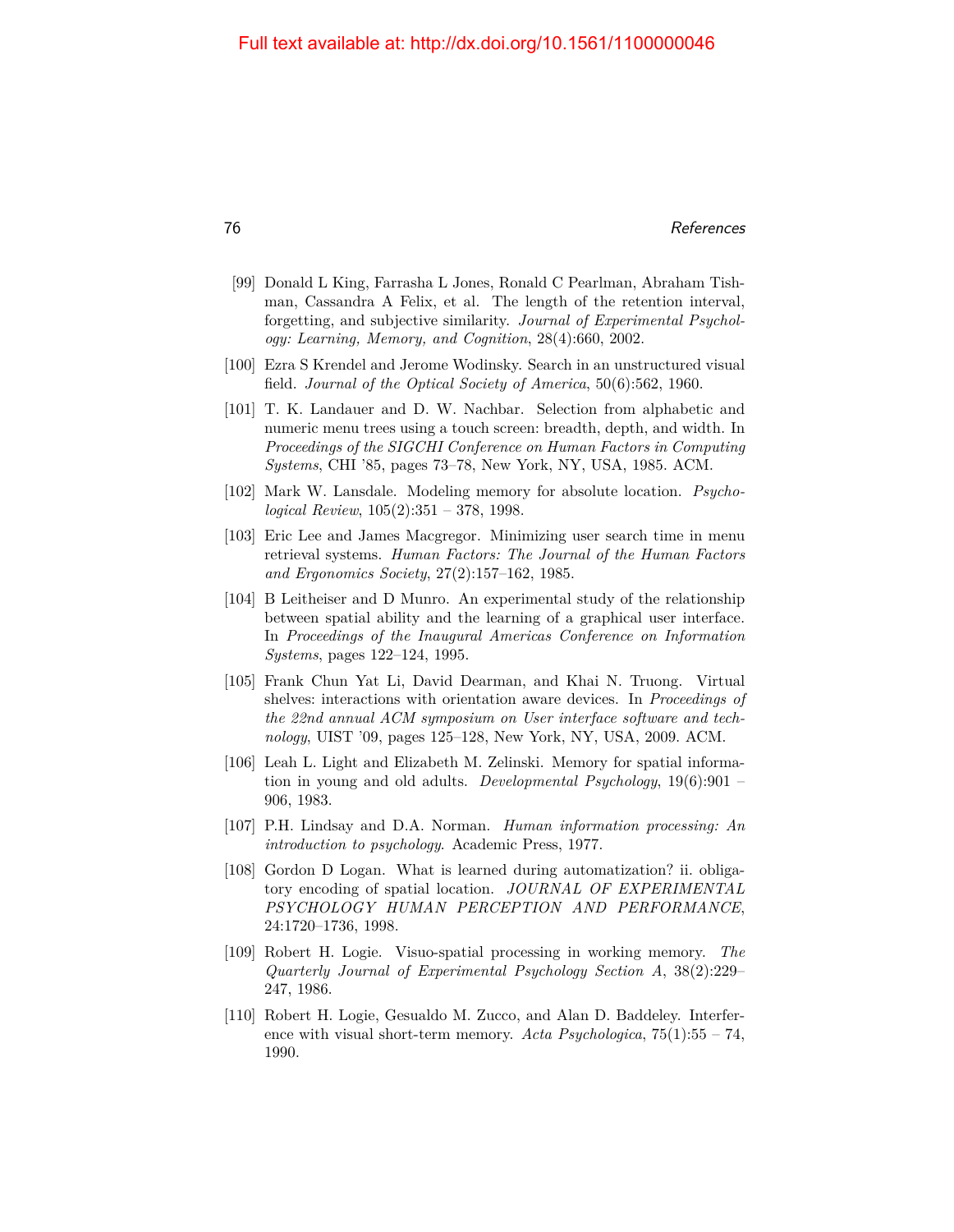- [111] James MacGregor and Eric Lee. Menu search: random or systematic? *International Journal of Man-Machine Studies*, 26(5):627 – 631, 1987.
- [112] Eleanor A Maguire, Neil Burgess, and John OŠKeefe. Human spatial navigation: cognitive maps, sexual dimorphism, and neural substrates. *Current Opinion in Neurobiology*, 9(2):171 – 177, 1999.
- [113] Eleanor A Maguire and Lisa Cipolotti. Selective sparing of topographical memory. *Journal of Neurology, Neurosurgery & Psychiatry*, 65(6):903–909, 1998.
- [114] Sylvain Malacria, Gilles Bailly, Joel Harrison, Andy Cockburn, and Carl Gutwin. Promoting hotkey use through rehearsal with exposehk. In *Proceedings of the SIGCHI Conference on Human Factors in Computing Systems*, CHI '13, pages 573–582, New York, NY, USA, 2013. ACM.
- [115] JeanM. Mandler, Dale Seegmiller, and Jeanne Day. On the coding of spatial information. *Memory & Cognition*, 5(1):10–16, 1977.
- [116] R A McCarthy, J J Evans, and J R Hodges. Topographic amnesia: spatial memory disorder, perceptual dysfunction, or category specific semantic memory impairment? *Journal of Neurology, Neurosurgery & Psychiatry*, 60(3):318–325, 1996.
- [117] Peter D McCormack. Coding of spatial information by young and elderly adults. *Journal of Gerontology*, 37(1):80–86, 1982.
- [118] Dwight P. Miller. The depth/breadth tradeoff in hierarchical computer menus. *Proceedings of the Human Factors and Ergonomics Society Annual Meeting*, 25(1):296–300, 1981.
- [119] Brenda Milner. Interhemispheric differences in the localization of psychological processes in man. *British Medical Bulletin*, 1971.
- [120] J. Mitchell and B. Shneiderman. Dynamic versus static menus: an exploratory comparison. *SIGCHI Bull.*, 20(4):33–37, April 1989.
- [121] Weimin Mou, Frank Biocca, Charles B Owen, Arthur Tang, Fan Xiao, and Lynette Lim. Frames of reference in mobile augmented reality displays. *Journal of Experimental Psychology: Applied*, 10(4):238–244, 2004.
- [122] Weimin Mou, Timothy P McNamara, et al. Intrinsic frames of reference in spatial memory. *JOURNAL OF EXPERIMENTAL PSYCHOLOGY LEARNING MEMORY AND COGNITION*, 28(1):162–170, 2002.
- [123] Weimin Mou, Chengli Xiao, and Timothy P. McNamara. Reference directions and reference objects in spatial memory of a briefly viewed layout. *Cognition*, 108(1):136 – 154, 2008.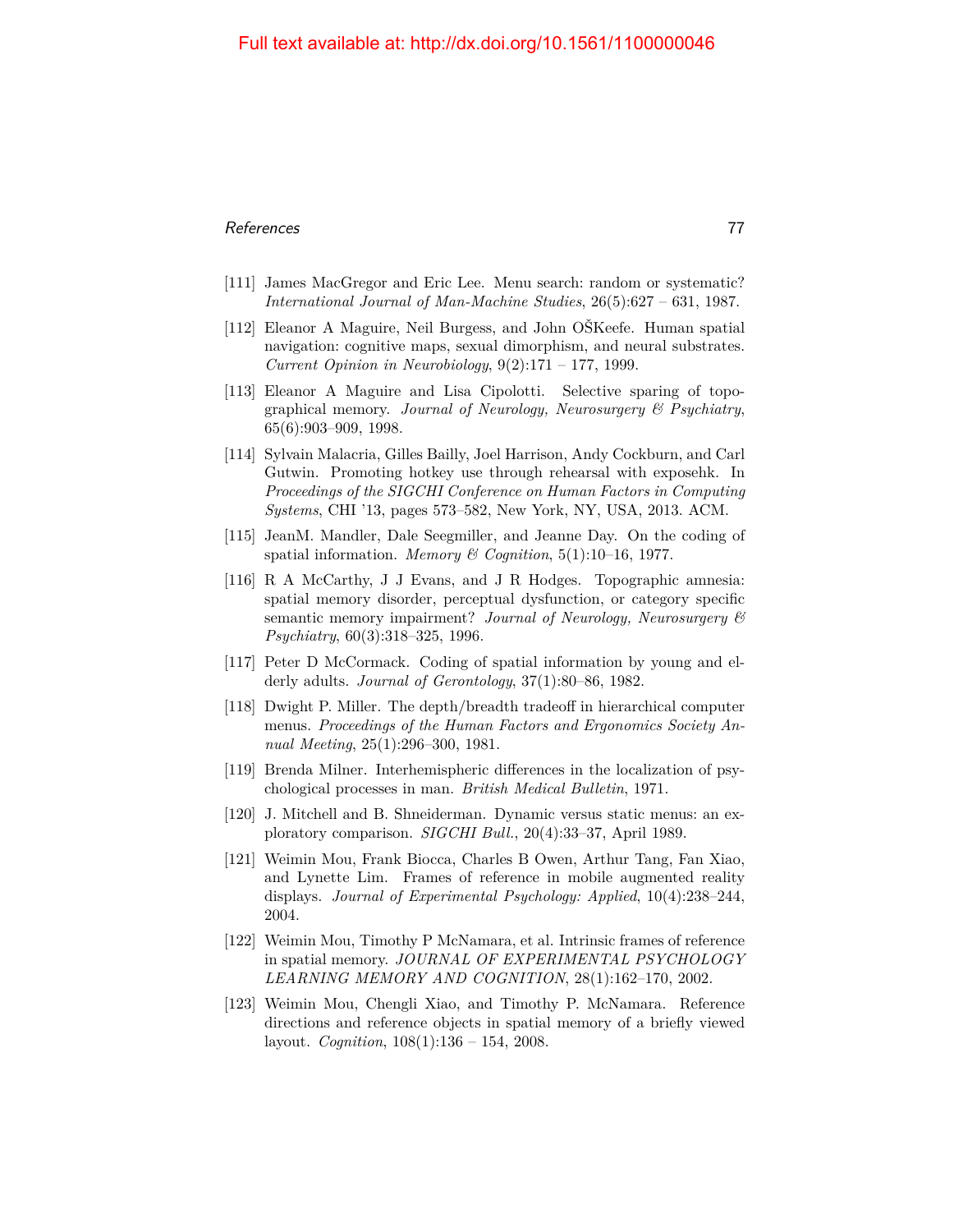#### Full text available at: http://dx.doi.org/10.1561/1100000046

- [124] Moshe Naveh-Benjamin. Coding of spatial location information: An automatic process?. *Journal of Experimental Psychology: Learning, Memory, and Cognition*, 13(4):595 – 605, 1987.
- [125] Moshe Naveh-Benjamin. Recognition memory of spatial location information: Another failure to support automaticity. *Memory & Cognition*, 16(5):437–445, 1988.
- [126] Thomas O Nelson, Seth Chaiklin, et al. Immediate memory for spatial location. *Journal of experimental psychology. Human learning and memory*, 6(5):529, 1980.
- [127] Allen Newell and Paul S Rosenbloom. Mechanisms of skill acquisition and the law of practice. *Cognitive skills and their acquisition*, pages 1–55, 1981.
- [128] Jakob Nielsen. *Usability Engineering*. Morgan Kaufmann Publishers Inc., San Francisco, CA, USA, 1993.
- [129] Erik L Nilsen. Perceptual-motor control in human-computer interaction. Technical Report 37, Ann Arbor, Michigan: The Cognitive Science and Machine Intelligence Laboratory, The University of Michigan, 1996.
- [130] Kent L Norman. Spatial visualization–a gateway to computer-based technology. *Journal of Special Education Technology*, 12(3):195–206, 1994.
- [131] Kenton O'Hara and Abigail Sellen. A comparison of reading paper and on-line documents. In *Proceedings of the ACM SIGCHI Conference on Human factors in computing systems*, CHI '97, pages 335–342, New York, NY, USA, 1997. ACM.
- [132] Kenton O'Hara, Abigail Sellen, and Richard Bentley. Supporting memory for spatial location while reading from small displays. In *CHI '99 Extended Abstracts on Human Factors in Computing Systems*, CHI EA '99, pages 220–221, New York, NY, USA, 1999. ACM.
- [133] Michel Pahud, Ken Hinckley, Shamsi Iqbal, Abigail Sellen, and Bill Buxton. Toward compound navigation tasks on mobiles via spatial manipulation. In *Proceedings of the 15th international conference on Humancomputer interaction with mobile devices and services*, MobileHCI '13, pages 113–122, New York, NY, USA, 2013. ACM.
- [134] Denise Cortis Park, J Thomas Puglisi, and Robert Lutz. Spatial memory in older adults: Effects of intentionality. *Journal of Gerontology*, 37(3):330–335, 1982.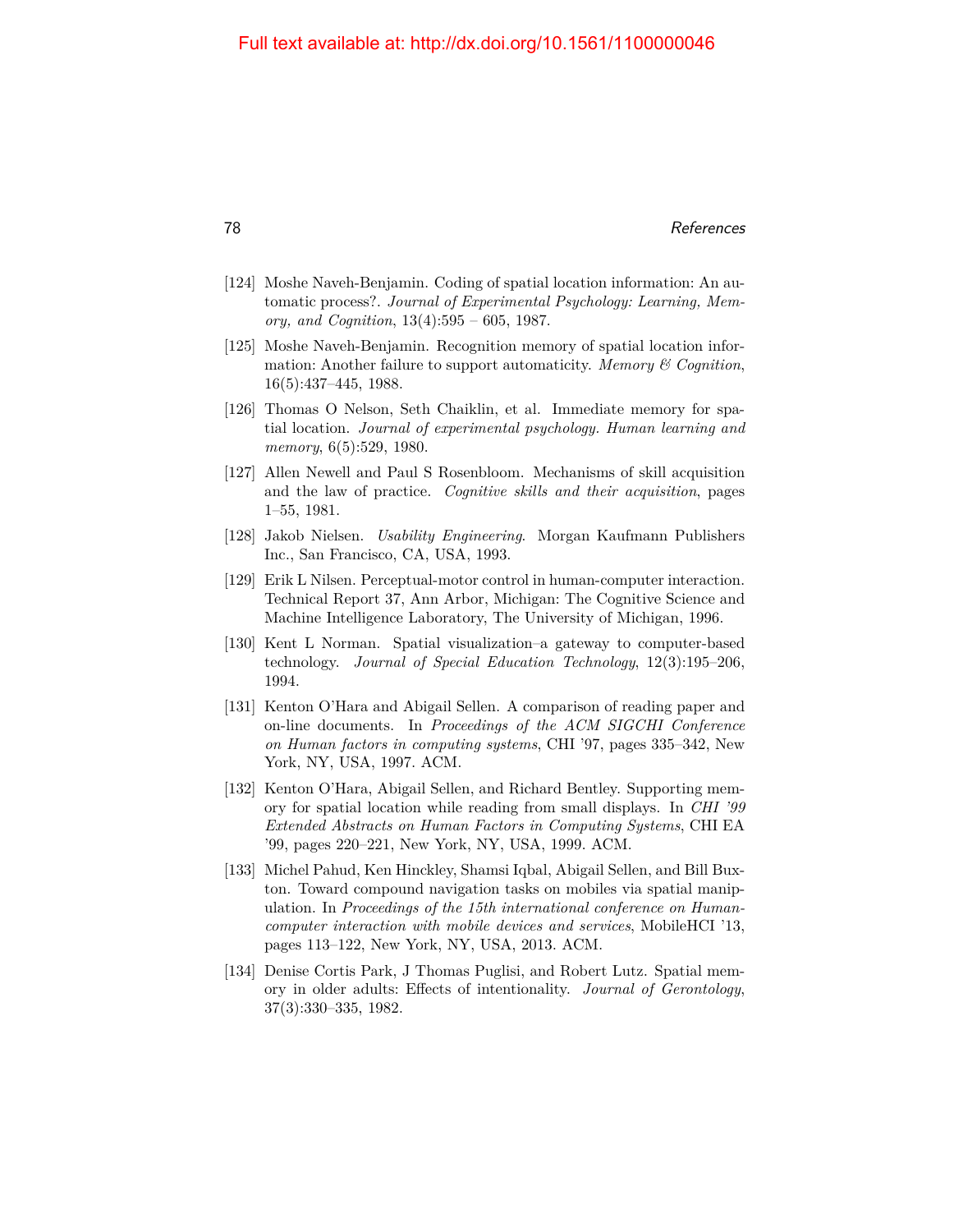- [135] Derrick Parkhurst, Klinton Law, and Ernst Niebur. Modeling the role of salience in the allocation of overt visual attention. *Vision Research*,  $42(1):107 - 123$ , 2002.
- [136] Francesca Pazzaglia and Cesare Cornoldi. The role of distinct components of visuo-spatial working memory in the processing of texts. *Memory*, 7(1):19–41, 1999. PMID: 10645371.
- [137] Albert Postma and Edward De Haan. What was where? memory for object locations. *The Quarterly Journal of Experimental Psychology Section A*, 49(1):178–199, 1996. PMID: 8920102.
- [138] Philip Quinn and Andy Cockburn. The effects of menu parallelism on visual search and selection. In *Proceedings of the ninth conference on Australasian user interface - Volume 76*, AUIC '08, pages 79–84, Darlinghurst, Australia, Australia, 2008. Australian Computer Society, Inc.
- [139] Philip Quinn, Andy Cockburn, Indratmo, and Carl Gutwin. An investigation of dynamic landmarking functions. In *Proceedings of the working conference on Advanced visual interfaces*, AVI '08, pages 322–325, New York, NY, USA, 2008. ACM.
- [140] Roman Rädle, Hans-Christian Jetter, Simon Butscher, and Harald Reiterer. The effect of egocentric body movements on users' navigation performance and spatial memory in zoomable user interfaces. In *Proceedings of the 2013 ACM international conference on Interactive tabletops and surfaces*, ITS '13, pages 23–32, New York, NY, USA, 2013. ACM.
- [141] Keith Rayner. Eye movements in reading and information processing: 20 years of research. *Psychological bulletin*, 124(3):372, 1998.
- [142] George Robertson, Mary Czerwinski, Kevin Larson, Daniel C. Robbins, David Thiel, and Maarten van Dantzich. Data mountain: using spatial memory for document management. In *Proceedings of the 11th annual ACM symposium on User interface software and technology*, UIST '98, pages 153–162, New York, NY, USA, 1998. ACM.
- [143] Ernst Z. Rothkopf. Incidental memory for location of information in text. *Journal of Verbal Learning and Verbal Behavior*, 10(6):608 – 613, 1971.
- [144] Roy A. Ruddle and Simon Lessels. The benefits of using a walking interface to navigate virtual environments. *ACM Trans. Comput.-Hum. Interact.*, 16(1):5:1–5:18, April 2009.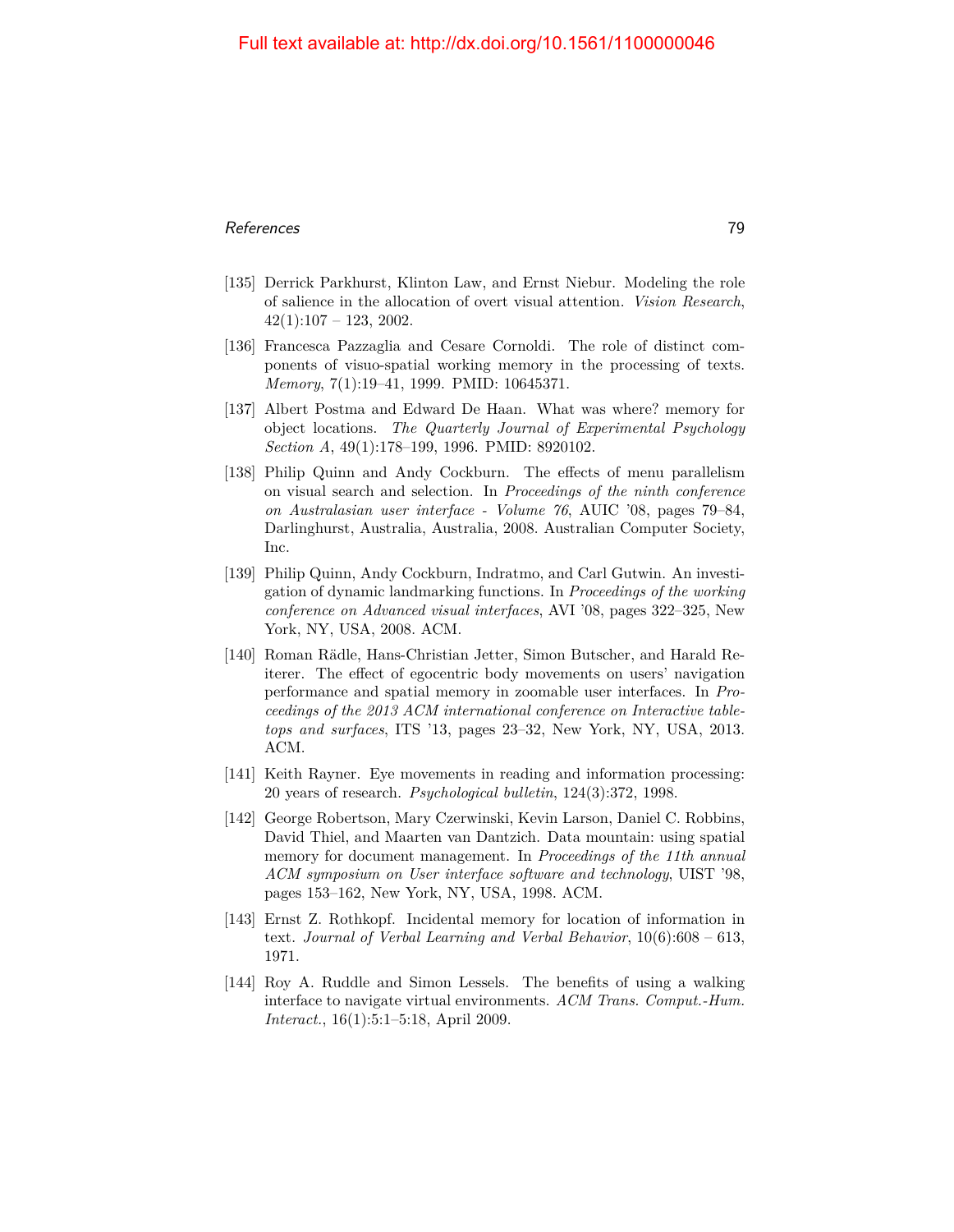- [145] Sergio Della Sala, Colin Gray, Alan Baddeley, Nadia Allamano, and Lindsey Wilson. Pattern span: a tool for unwelding visuoUspatial memory. *Neuropsychologia*, 37(10):1189 – 1199, 1999.
- [146] Krystian Samp. Designing graphical menus for novices and experts: connecting design characteristics with design goals. In *Proceedings of the 2013 ACM annual conference on Human factors in computing systems*, CHI '13, pages 3159–3168, New York, NY, USA, 2013. ACM.
- [147] Joey Scarr, Andy Cockburn, Carl Gutwin, and Andrea Bunt. Improving command selection with commandmaps. In *Proceedings of the SIGCHI Conference on Human Factors in Computing Systems*, CHI '12, pages 257–266, New York, NY, USA, 2012. ACM.
- [148] Joey Scarr, Andy Cockburn, Carl Gutwin, and Sylvain Malacria. Testing the robustness and performance of spatially consistent interfaces. In *Proceedings of the SIGCHI Conference on Human Factors in Computing Systems*, CHI '13, New York, NY, USA, 2013. ACM.
- [149] Joey Scarr, Andy Cockburn, Carl Gutwin, and Philip Quinn. Dips and ceilings: understanding and supporting transitions to expertise in user interfaces. In *Proceedings of the SIGCHI Conference on Human Factors in Computing Systems*, CHI '11, pages 2741–2750, New York, NY, USA, 2011. ACM.
- [150] R.A. Schmidt and T.D. Lee. *Motor Control and Learning: A Behavioral Emphasis*. Human Kinetics, 2011.
- [151] Andrew Sears, Julie A. Jacko, Josey Chu, and Francisco Moro. The role of visual search in the design of effective soft keyboards. *Behaviour & Information Technology*, 20(3):159–166, 2001.
- [152] Andrew Sears and Ben Shneiderman. Split menus: effectively using selection frequency to organize menus. *ACM Trans. Comput.-Hum. Interact.*, 1(1):27–51, March 1994.
- [153] Matthew J. Sharps and Eugene S. Gollin. Memory for object locations in young and elderly adults. *Journal of Gerontology*, 42(3):336–341, 1987.
- [154] Amy L Shelton and Timothy P McNamara. Multiple views of spatial memory. *Psychonomic Bulletin & Review*, 4(1):102–106, 1997.
- [155] Amy L Shelton, Timothy P McNamara, et al. Systems of spatial reference in human memory. *Cognitive Psychology*, 43(4):274–310, 2001.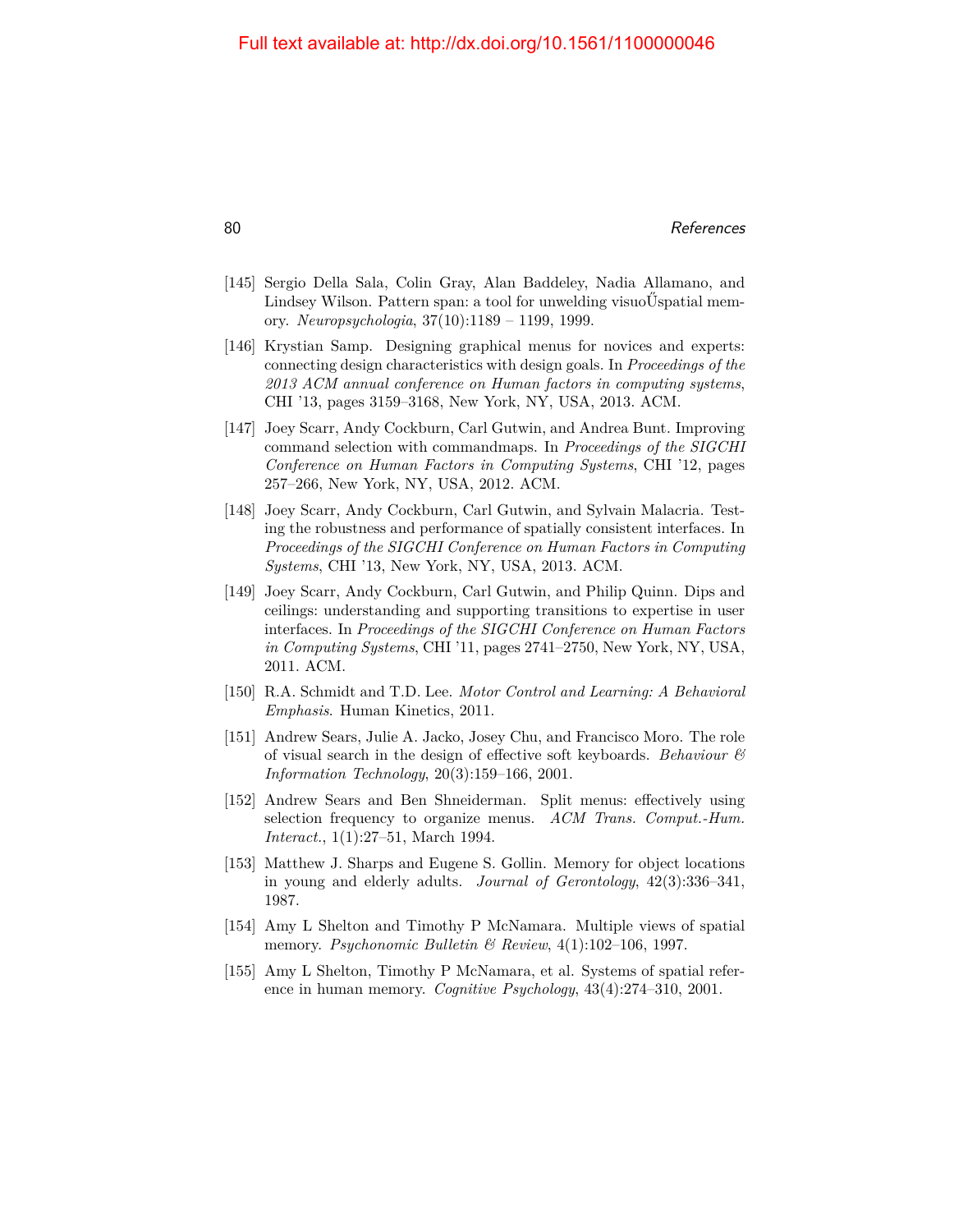- [156] Ben Shneiderman, Catherine Plaisant, Maxine Cohen, and Steven Jacobs. *Designing the User Interface: Strategies for Effective Human-Computer Interaction*. Addison-Wesley Publishing Company, USA, 5th edition, 2009.
- [157] Alexander W. Siegel and Sheldon H. White. The development of spatial representations of large-scale environments. volume 10 of *Advances in Child Development and Behavior*, pages 9 – 55. JAI, 1975.
- [158] Amy Skopik and Carl Gutwin. Improving revisitation in fisheye views with visit wear. In *Proceedings of the SIGCHI Conference on Human Factors in Computing Systems*, CHI '05, pages 771–780, New York, NY, USA, 2005. ACM.
- [159] Randall B. Smith and Antero Taivalsaari. Generalized and stationary scrolling. In *Proceedings of the 12th annual ACM symposium on User interface software and technology*, UIST '99, pages 1–9, New York, NY, USA, 1999. ACM.
- [160] KATHLEEN SNOWBERRY, STANLEY R. PARKINSON, and NOR-WOOD SISSON. Computer display menus. *Ergonomics*, 26(7):699–712, 1983.
- [161] Benjamin L. Somberg. A comparison of rule-based and positionally constant arrangements of computer menu items. In *Proceedings of the SIGCHI/GI Conference on Human Factors in Computing Systems and Graphics Interface*, CHI '87, pages 255–260, New York, NY, USA, 1987. ACM.
- [162] MollyE. Sorrows and StephenC. Hirtle. The nature of landmarks for real and electronic spaces. In Christian Freksa and DavidM. Mark, editors, *Spatial Information Theory. Cognitive and Computational Foundations of Geographic Information Science*, volume 1661 of *Lecture Notes in Computer Science*, pages 37–50. Springer Berlin Heidelberg, 1999.
- [163] Runa E Steenhuis and Melvyn A Goodale. The effects of time and distance on accuracy of target-directed locomotion: does an accurate short-term memory for spatial location exist? *Journal of Motor Behavior*, 20(4):399–415, 1988.
- [164] S. Tak and A. Cockburn. Enhanced spatial stability with hilbert and moore treemaps. *Visualization and Computer Graphics, IEEE Transactions on*, 19(1):141–148, 2013.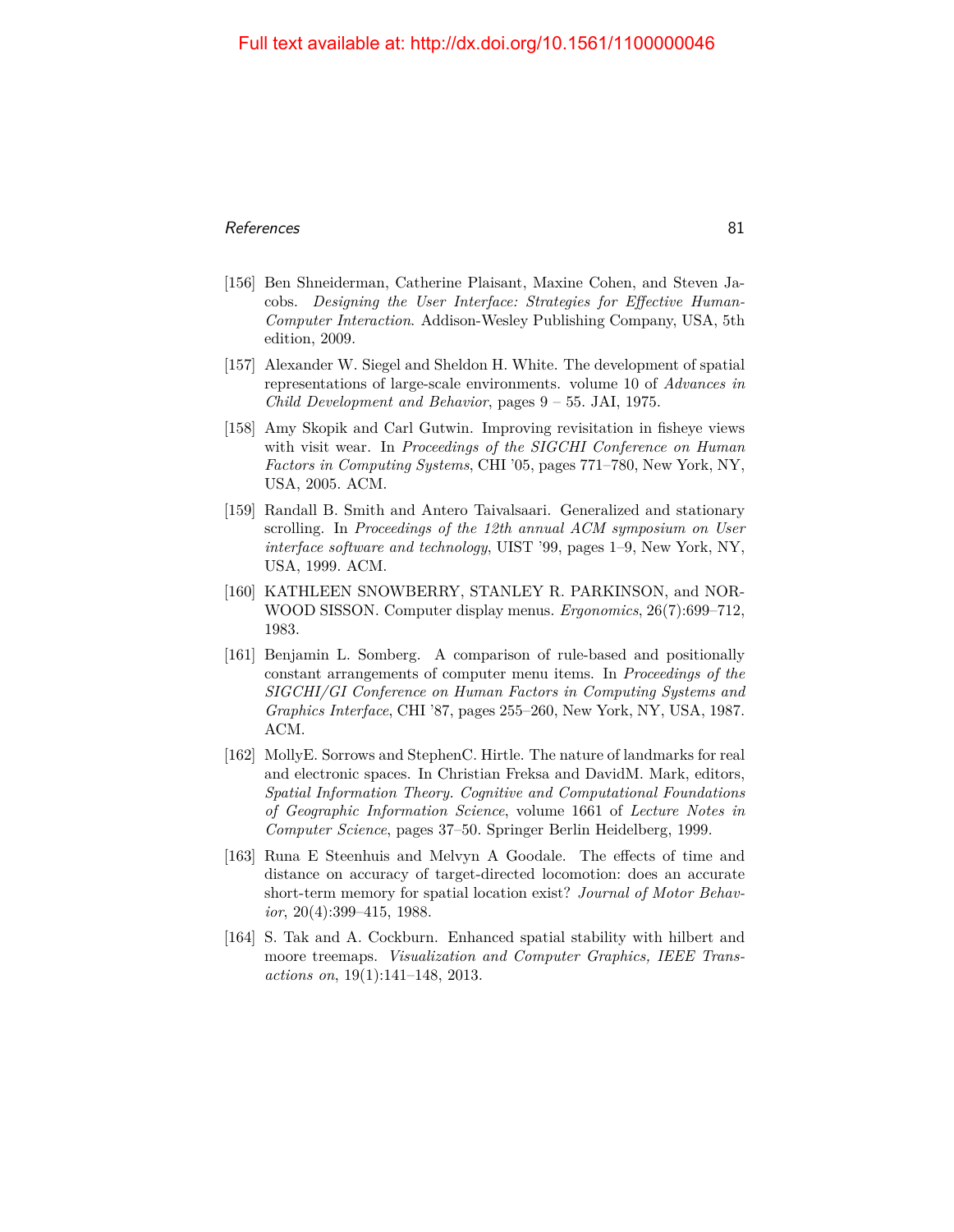- [165] Susanne Tak, Andy Cockburn, Keith Humm, David Ahlström, Carl Gutwin, and Joey Scarr. Improving window switching interfaces. In *Proceedings of the 12th IFIP TC 13 International Conference on Human-Computer Interaction: Part II*, INTERACT '09, pages 187–200, Berlin, Heidelberg, 2009. Springer-Verlag.
- [166] Susanne Tak, Joey Scarr, Carl Gutwin, and Andy Cockburn. Supporting window switching with spatially consistent thumbnail zones: design and evaluation. In *Proceedings of the 13th IFIP TC 13 international conference on Human-computer interaction - Volume Part I*, INTER-ACT'11, pages 331–347, Berlin, Heidelberg, 2011. Springer-Verlag.
- [167] Desney S. Tan, Darren Gergle, Peter Scupelli, and Randy Pausch. Physically large displays improve performance on spatial tasks. *ACM Trans. Comput.-Hum. Interact.*, 13(1):71–99, March 2006.
- [168] Desney S. Tan, Randy Pausch, Jeanine K. Stefanucci, and Dennis R. Proffitt. Kinesthetic cues aid spatial memory. In *CHI '02 Extended Abstracts on Human Factors in Computing Systems*, CHI EA '02, pages 806–807, New York, NY, USA, 2002. ACM.
- [169] Desney S. Tan, Jeanine K. Stefanucci, Dennis R. Proffitt, and Randy Pausch. The infocockpit: providing location and place to aid human memory. In *Proceedings of the 2001 workshop on Perceptive user interfaces*, PUI '01, pages 1–4, New York, NY, USA, 2001. ACM.
- [170] M. Tavanti and M. Lind. 2d vs 3d, implications on spatial memory. In *Information Visualization, 2001. INFOVIS 2001. IEEE Symposium on*, pages 139–145, 2001.
- [171] James A Thomson et al. Is continuous visual monitoring necessary in visually guided locomotion. *Journal of Experimental Psychology: Human Perception and Performance*, 9(3):427–443, 1983.
- [172] Michael Tlauka, Phill K. Donaldson, and Duncan Wilson. Forgetting in spatial memories acquired in a virtual environment. *Applied Cognitive Psychology*, 22(1):69–84, 2008.
- [173] Anne Treisman. Perceptual grouping and attention in visual search for features and for objects. *Journal of Experimental Psychology: Human Perception and Performance*, 8(2):194, 1982.
- [174] Anne M. Treisman and Garry Gelade. A feature-integration theory of attention. *Cognitive Psychology*, 12(1):97 – 136, 1980.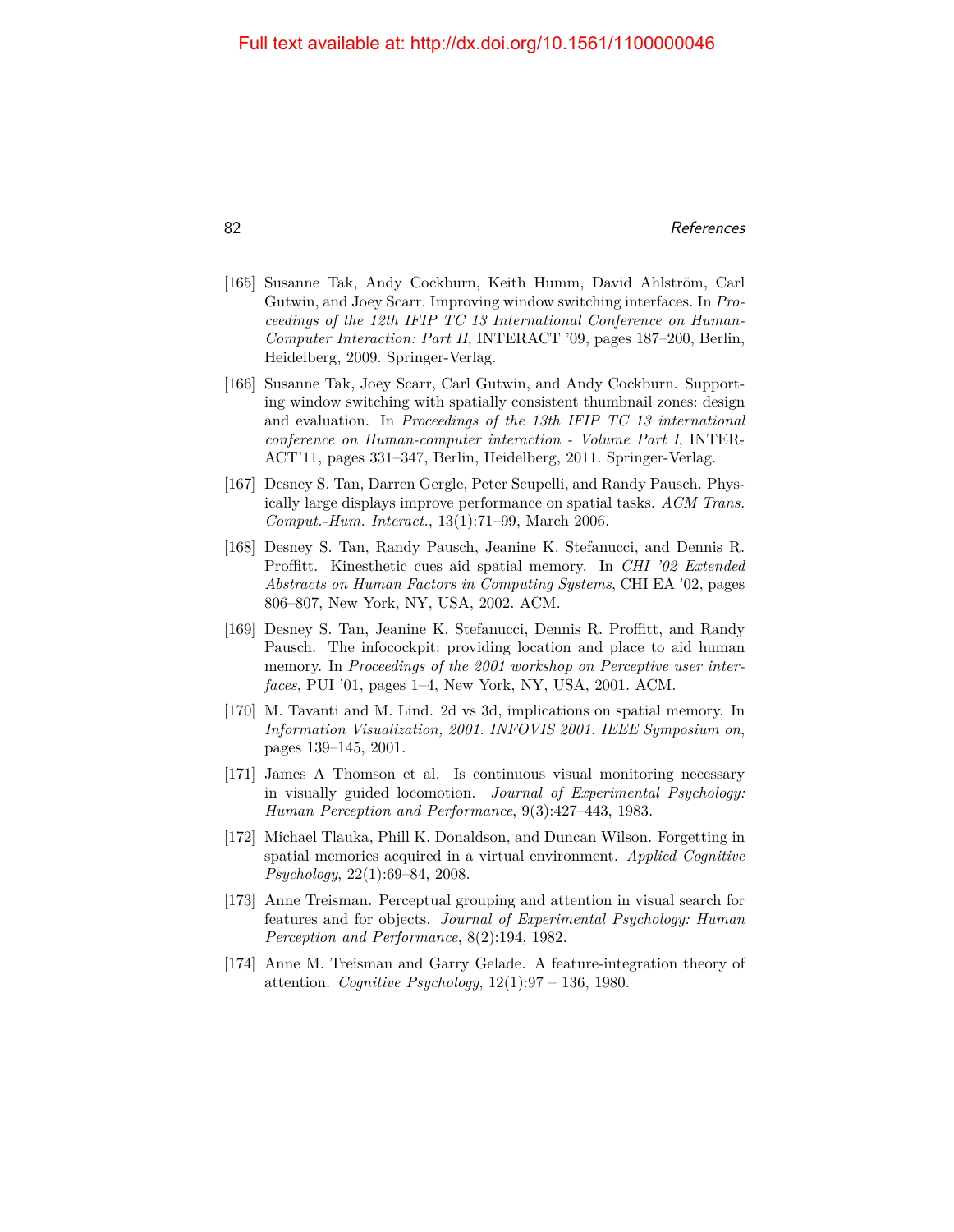- [175] Michael Tsang, George W. Fitzmaurice, Gordon Kurtenbach, Azam Khan, and Bill Buxton. Boom chameleon: simultaneous capture of 3d viewpoint, voice and gesture annotations on a spatially-aware display. In *Proceedings of the 15th annual ACM symposium on User interface software and technology*, UIST '02, pages 111–120, New York, NY, USA, 2002. ACM.
- [176] Ying Tu and Han-Wei Shen. Visualizing changes of hierarchical data using treemaps. *Visualization and Computer Graphics, IEEE Transactions on*, 13(6):1286–1293, 2007.
- [177] BARBARA TVERSKY, JULIE BAUER MORRISON, and MIREILLE BETRANCOURT. Animation: can it facilitate? *International Journal of Human-Computer Studies*, 57(4):247 – 262, 2002.
- [178] Benton J. Underwood. Interference and forgetting. *Psychological Review*,  $64(1):49 - 60$ , 1957.
- [179] Marieke van Asselen, Eva Fritschy, and Albert Postma. The influence of intentional and incidental learning on acquiring spatial knowledge during navigation. *Psychological Research*, 70:151–156, 2006.
- [180] J.M. von Wright, P. Gebhard, and M. Karttunen. A developmental study of the recall of spatial location. *Journal of Experimental Child Psychology*, 20(1):181 – 190, 1975.
- [181] Neil V. Watson and Doreen Kimura. Nontrivial sex differences in throwing and intercepting: Relation to psychometrically-defined spatial functions. *Personality and Individual Differences*, 12(5):375 – 385, 1991.
- [182] R. WILLIAM SOUKOREFF and I. SCOTT MACKENZIE. Theoretical upper and lower bounds on typing speed using a stylus and a soft keyboard. *Behaviour & Information Technology*, 14(6):370–379, 1995.
- [183] John T Wixted. The psychology and neuroscience of forgetting. *Annual review of psychology*, 55:235–269, 2004.
- [184] Jacob O. Wobbrock and Brad A. Myers. Enabling devices, empowering people: The design and evaluation of trackball edgewrite. *Disability and Rehabilitation: Assistive Technology*, 3(1-2):35–56, 2008.
- [185] Steven Yantis and John Jonides. Abrupt visual onsets and selective attention: Evidence from visual search. *Journal of Experimental Psychology: Human perception and performance*, 10(5):601–621, 1984.
- [186] F.A. Yates. *The Art of Memory*. A Phoenix book. University of Chicago Press, 1966.